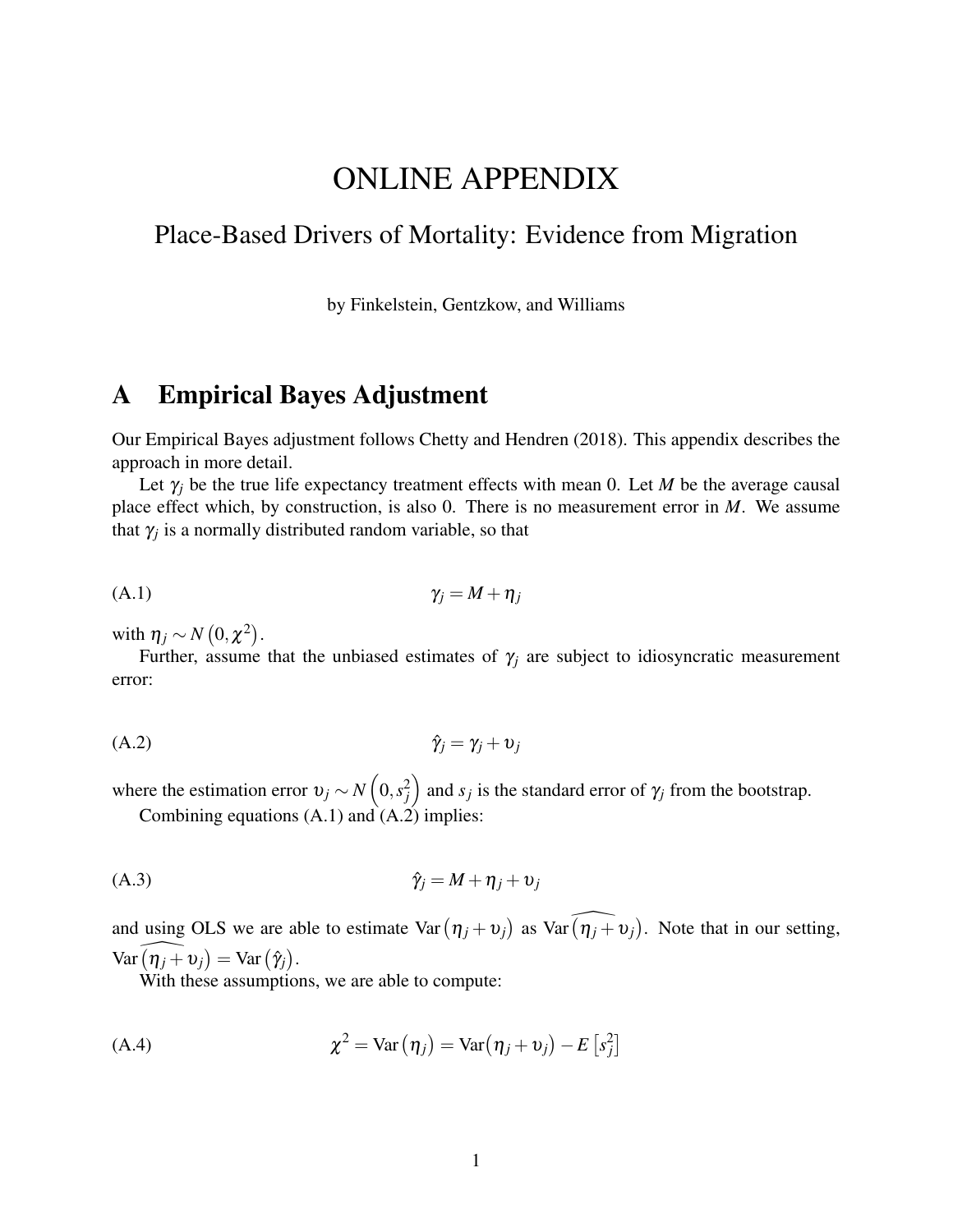**Optimal linear predictions** We compute forecasts  $\gamma_j^{EB}$  of each CZ's true causal effect  $\gamma_j$  that minimize the mean squared prediction error:

$$
\sum_{j=1}^{J} \left( \gamma_j^{EB} - \gamma_j \right)^2
$$

Note that the (unobserved) true causal effect of moving to *j* can be written as:

$$
\gamma_j = \beta_{1,j} \cdot M + \beta_{2,j} \cdot \hat{\gamma}_j
$$

A hypothetical OLS regression across the 563 CZs to estimate the 563  $\beta_{1,j}$  coefficients and the 563  $\beta_{2,j}$  coefficients allows us to form predictions of the true causal effects,  $\gamma_j$ , using *M* and  $\hat{\gamma}_j$ , which we call  $\gamma_j^{EB}$ .

$$
\gamma_j^{EB} = \hat{\beta}_{1,j} \cdot M + \hat{\beta}_{2,j} \cdot \hat{\gamma}_j
$$

Note that these predictions,  $\gamma_j^{EB}$ , would minimize the objective function in equation (A.5). Given a way to estimate these coefficients, we can directly compute the optimal forecasts. However, because  $\gamma_j$  is unobserved, we cannot simply estimate the coefficients in an OLS regression. Instead, we use the derivation of these coefficients as in Chetty and Hendren (2018):

(A.8) 
$$
\gamma_j^{EB} = \frac{\chi^2}{\chi^2 + s_j^2} \cdot \hat{\gamma}_j + \frac{s_j^2}{\chi^2 + s_j^2} M
$$

Because in our setting  $M = 0$ , this simplifies to:

$$
\gamma_j^{EB} = \frac{\chi^2}{\chi^2 + s_j^2} \cdot \hat{\gamma}_j
$$

Lastly, again following Chetty and Hendren (2018), we calculate the mean-squared error,  $e_j^2$ , of the optimal prediction,  $\hat{\gamma}_j^{EB}$ , as:

$$
e_j^2 = E[\hat{\gamma}_j^{EB} - \gamma_j]^2 = \frac{1}{\frac{1}{\chi^2} + \frac{1}{s_j^2}}
$$

and compute the 95% credible interval as  $\hat{\gamma}_j^{EB} \pm 1.96 \cdot e_j$ .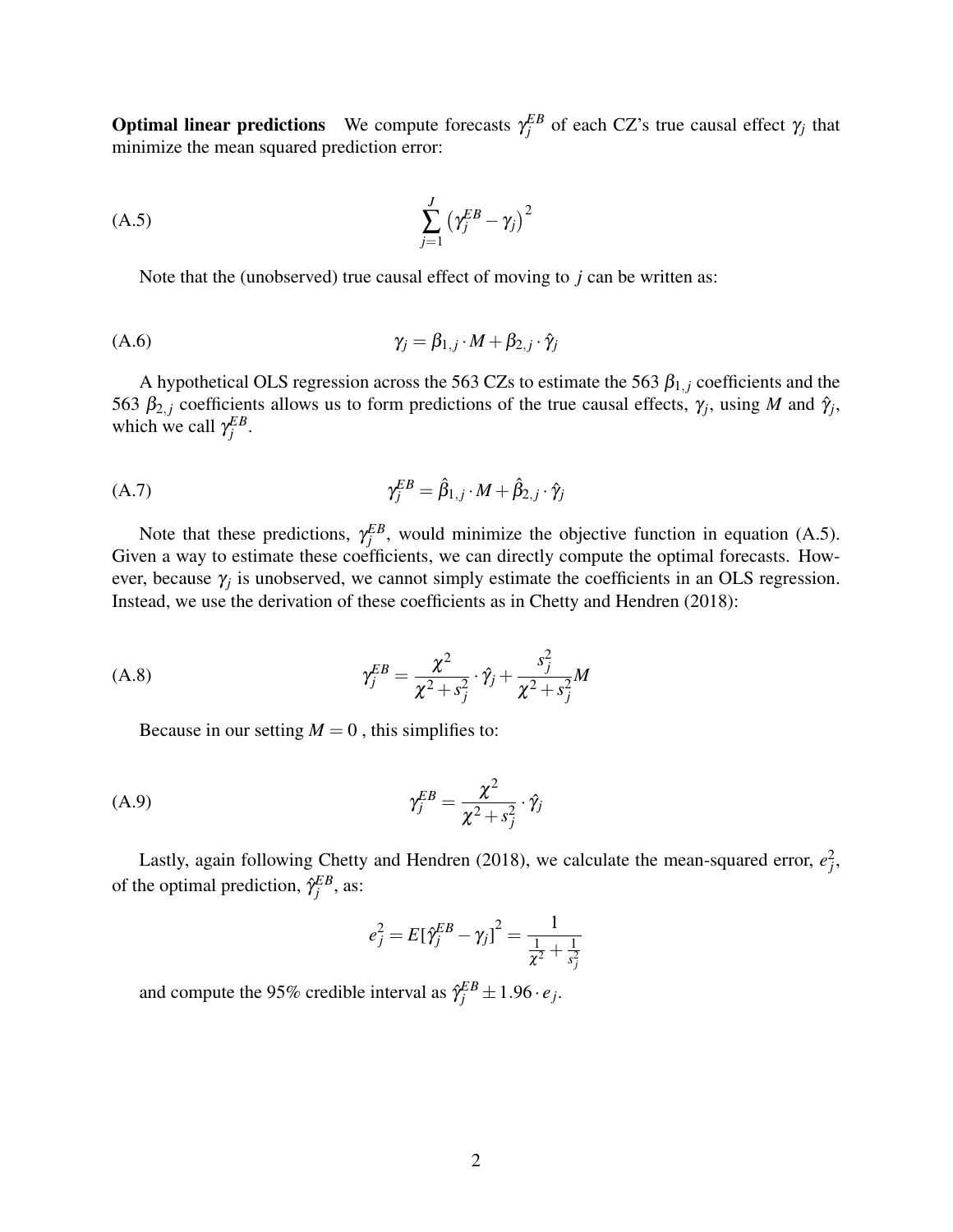## B Microfoundation for Assumptions 1 and 2

In this section, we show a natural set of assumptions on the selection process under which Assumptions 1 and 2 are guaranteed to hold with constants  $\varphi_1 = \varphi_2 = 1$ . The key condition is that selection works only through the single index of overall health capital.

We begin with an underlying population of movers with health capital  $\theta_i = h_i + \eta_i$ , where  $h_i$ and  $\eta_i$  are observed and unobserved components respectively. For simplicity, we ignore the role of demographics and set  $X_i \psi = 0$ . Following the approach of Section I, we define  $\eta_i$  to be a residual orthogonal to *h<sup>i</sup>* , so that any unobserved determinants of health capital correlated with the observed measures are absorbed in  $h_i$ , and  $\eta_i$  only includes the components not predictable from observables. We go beyond the structure imposed above to assume  $h_i$  and  $\eta_i$  are independently normally distributed in the population, with  $h_i \sim N(0, \sigma_h)$  and  $\eta_i \sim N(0, \sigma_{\eta})$ . We assume  $\text{E}\left(\eta_i|o\left(i\right),j\left(i\right)\right)=\eta_{o\left(i\right)}^{orig}+\eta_{j\left(i\right)}^{dest}$  $j^{dest}_{j(i)}$  and  $\text{E}(h_i|o(i), j(i)) = h^{orig}_{o(i)} + h^{dest}_{j(i)}$ *j*(*i*) .

There is an unmodeled selection process under which each mover *i* is assigned an origin *o*(*i*) ∈  $\mathscr I$  and a destination  $d(i) \in \mathscr I$ . These assignments are potentially correlated with health capital. Such correlation could arise because health capital changes the relative appeal of living in different locations, because determinants of location choices are correlated with determinants of health capital, and/or because origin locations exert a causal effect on health capital as of the time of move.

The key assumption we impose on the selection process is that all such correlation operates only through overall health capital index  $\theta_i = h_i + \eta_i$  and not differentially through  $h_i$  or  $\eta_i$  on their own. Formally, we assume that once we condition on overall health capital  $\theta_i$ , origin and destination locations provide no further information about the values of  $h_i$  and  $\eta_i$ .

**Assumption 1.** *(Single index)*  $E(h_i|\theta_i, o(i), j(i)) = E(h_i|\theta_i)$ 

Note that since  $\eta_i = \theta_i - h_i$ , Assumption 1 implies  $E(\eta_i | \theta_i, o(i), j(i)) = E(\eta_i | \theta_i)$ . This single index assumption naturally constrains the selection on  $h_i$  to be tightly related to selection on  $\eta_i$ .

**Proposition 1.** Assumption 1 implies Assumptions 1 and 2 hold with  $\varphi_1 = \varphi_2 = 1$ .

*Proof.* Normality of  $h_i$  and  $\eta_i$  as well as the fact that  $\theta_i = h_i + \eta_i$  imply

$$
\theta_i|h_i \sim N(h_i, \sigma_\eta).
$$

Standard conjugate prior results for the normal distribution with known variance imply

$$
\mathrm{E}(h_i|\theta_i) = \frac{\frac{1}{\sigma_h}}{\frac{1}{\sigma_h} + \frac{1}{\sigma_\eta}} \cdot 0 + \frac{\frac{1}{\sigma_\eta}}{\frac{1}{\sigma_h} + \frac{1}{\sigma_\eta}} \cdot \theta_i
$$
\n
$$
= \frac{\sigma_h}{\sigma_h + \sigma_\eta} \theta_i.
$$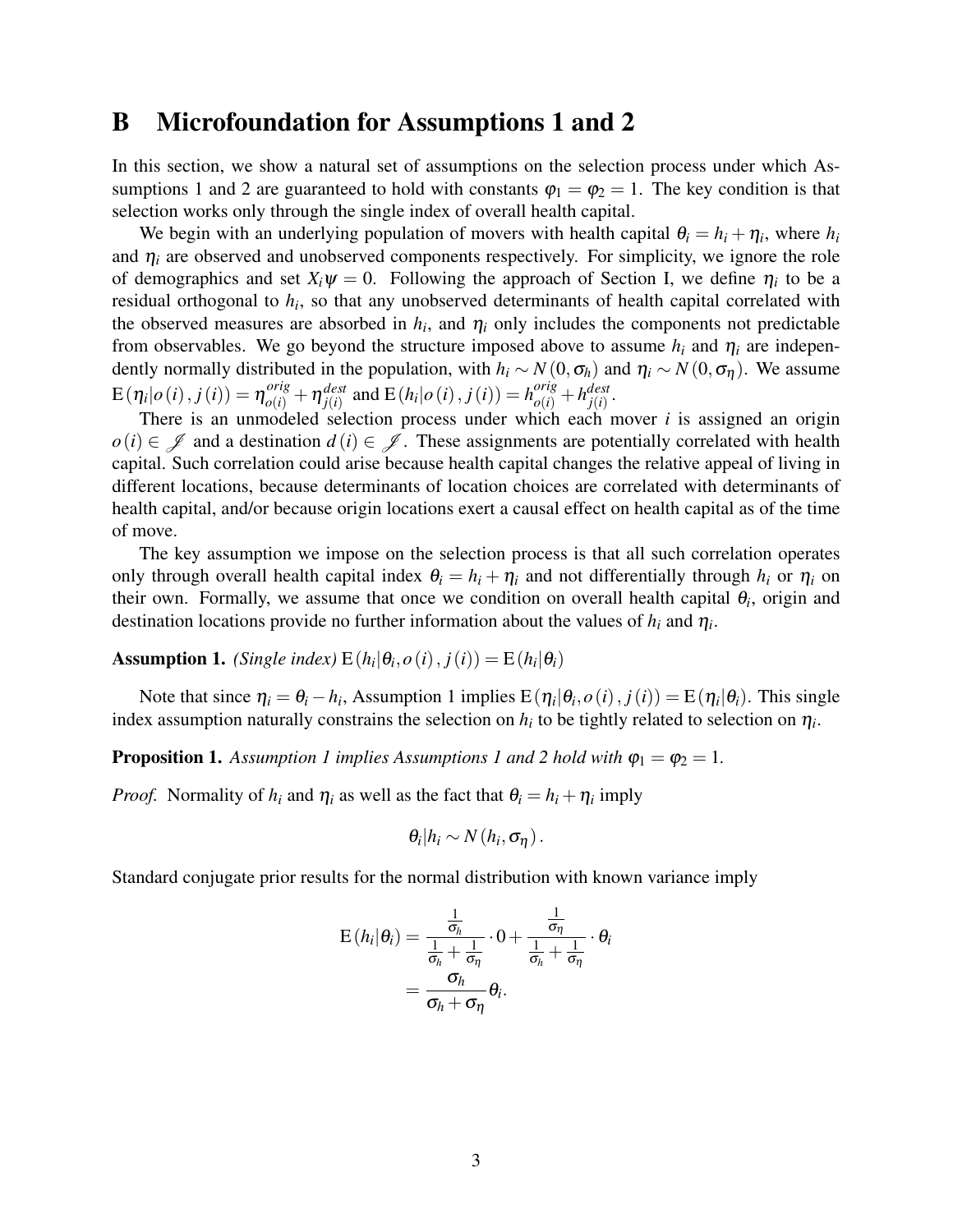It then follows that for any  $o(i)$  and  $j(i)$ ,

$$
h_{o(i)}^{orig} + h_{j(i)}^{dest} = E(h_i|o(i), j(i))
$$
  
\n
$$
= E_{\theta_i} [E(h_i|\theta_i, o(i), j(i)) | o(i), j(i)]
$$
  
\n
$$
= E_{\theta_i} [E(h_i|\theta_i) | o(i), j(i)]
$$
  
\n
$$
= E_{\theta_i} \left[ \frac{\sigma_h}{\sigma_\eta + \sigma_h} \theta_i | o(i), j(i) \right]
$$
  
\n
$$
= \frac{\sigma_h}{\sigma_\eta + \sigma_h} \left( h_{o(i)}^{orig} + h_{j(i)}^{dest} + \eta_{o(i)}^{orig} + \eta_{j(i)}^{dest} \right),
$$

where the third line uses Assumption 1. We therefore have  $h_{o(i)}^{orig} + h_{j(i)}^{dest} = \frac{\sigma_h}{\sigma_{\eta}}$ ση  $\left(\eta_{o(i)}^{orig} + \eta_{j(i)}^{dest}\right)$ *j*(*i*)  $\big)$ . The fact that this must hold for all  $o(i)$  and  $j(i)$  implies

$$
h_{o(i)}^{orig} = \frac{\sigma_h}{\sigma_\eta} \eta_{o(i)}^{orig}
$$

$$
h_{j(i)}^{dest} = \frac{\sigma_h}{\sigma_\eta} \eta_{j(i)}^{dest}.
$$

 $StDev(*h*<sub>o(i)</sub><sup>orig</sup>)$  $\binom{orig}{o(i)}$ StDev $\left(h_{j(i)}^{dest}\right)$  $\frac{\sigma_h}{\text{StDev}\left(\eta_{j(i)}^{dest}\right)} = \frac{\sigma_h}{\sigma_\eta}$  $\frac{\frac{o(i)}{orig}}{o(i)} =$  $\frac{\sigma_h}{\sigma_{\eta}}$ , which implies Assumption 2 with  $\varphi_2 = 1$ . We We therefore have StDev $\left(\eta_{o(i)}^{orig}\right)$  $\text{StDev}\left(h_{j(i)}^{dest}\right)$  $\frac{\sigma_h}{\sigma_{\eta}} = \frac{h_{j(i)}^{dest}}{\eta_{j(i)}^{des}}$  $\frac{\partial \text{Eev}(\hat{n}_{j(i)})}{\partial \text{StDev}(\hat{n}_{j(i)}^{dest})} = \frac{\sigma_h}{\sigma_h}$ also have  $\frac{d\mathcal{L}_{g(t)}}{\eta_{f(t)}^{dest}}$ , so Assumption 1 with  $\varphi_1 = 1$  follows by Proposition 1.  $\Box$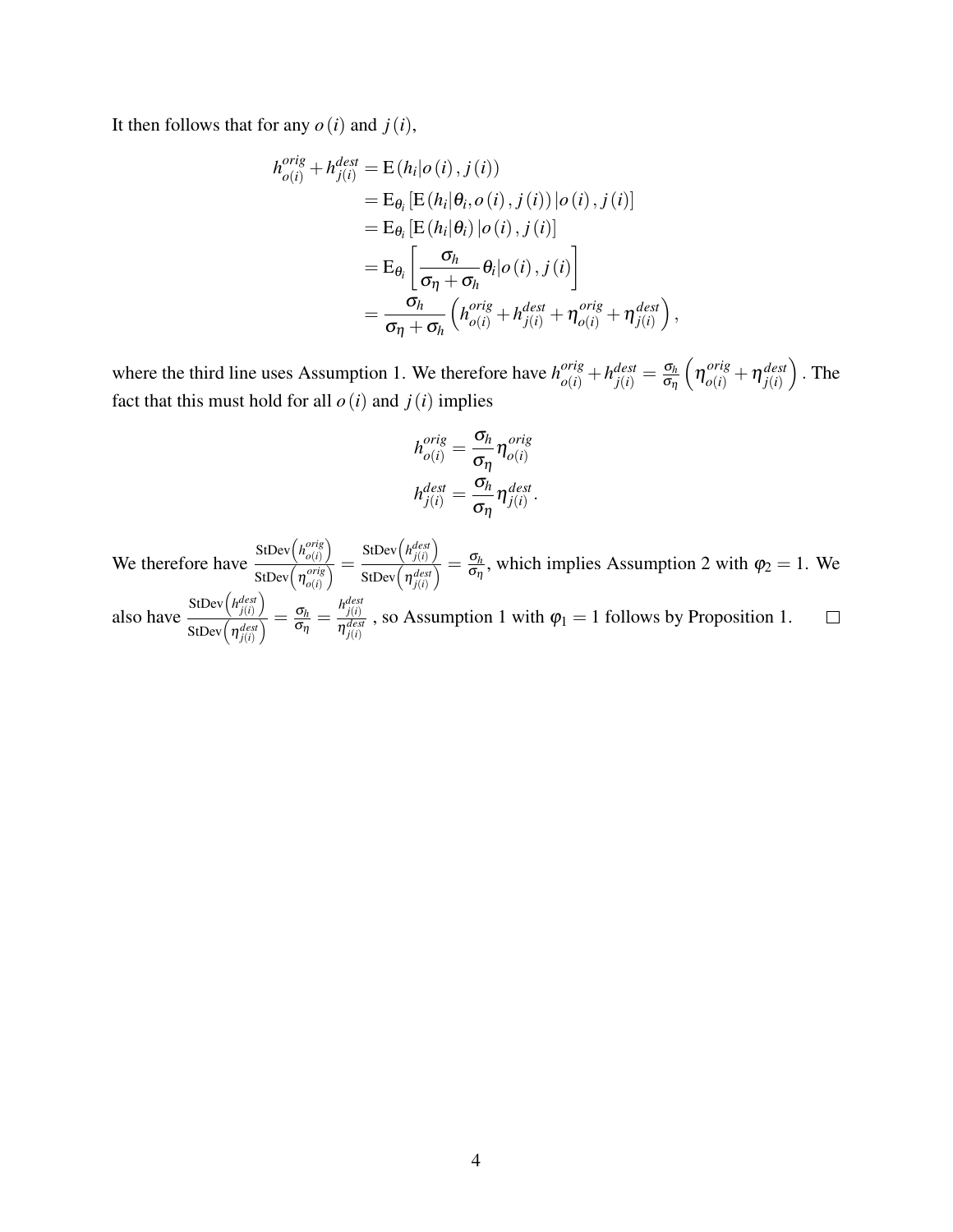# C Sample Restrictions, Mover Definition, and Characteristics of Moves

Appendix Table A.10 details the number of observations excluded by each of our sample criteria. Our analysis sample consists of almost 69 million Medicare enrollees whom we observe between the ages of 65 and 99. Of these, almost 62 million are non-movers; their zip code of residence does not change at any point over the years we observe them. The remaining 7 million are "potential movers," in that their zip code of residence changes at least once. To the extent possible, we impose a parallel set of restrictions to the non-mover and mover samples.

#### Non-mover sample

To define our non-mover sample, we begin with the 62 million enrollees whose CZ of residence does not change over the years we observe them. We make several further restrictions that bring the non-mover sample down to just over 43 million. For each non-mover, we need to be able to define a year  $t_i^*$  as a counterfactual move year. Most importantly, this requires that they have a year  $t_i^*$  − 1 in which the non-mover was enrolled in Traditional Medicare, so that we can measure their healthcare utilization in year  $t_i^* - 1$ . We also exclude non-movers who do not have a  $t_i^* - 1$  in which they are younger than 98 and that is before 2012. These restrictions decrease the number of eligible non-movers from 62 million to 52 million. We exclude non-movers who do not have a year  $t_i^*$  – 1 such that they survive through the end of year  $t_i^*$ , so that we are able to observe their mortality in year  $t_i^* + 1$ . This eliminates another 9 million non-movers. Finally, we exclude the small number of non-movers who do not have a remaining year  $t_i^*$  − 1 with data on controls of health utilization and chronic conditions. For the remaining non-movers,  $t_i^*$  is defined as their second year in the sample. In all of our analyses we work with a random  $10\%$  sample of these remaining 43 million non-movers.

#### Mover sample

To define our mover sample, we begin with the 7 million "potential movers" - i.e. individuals whose zip code of residence changes at least once. We make several further restrictions to the mover sample that bring the number of movers down to just over 2 million. First, we exclude individuals whose CZ residence changes more than once; this brings the 7 million potential movers down to 5.6 million. Second, we exclude movers who are enrolled in Medicare Advantage (MA) the year before move  $(t_i^* - 1)$  or the year after move  $(t_i^* + 1)$  since, as discussed, we cannot observe healthcare claims for MA enrollees and we need to observe the location of healthcare claims to define movers. Following the approach of Finkelstein et al. (2016), we exclude "movers" for whom the ratio of the number of claims located in their destination to the number located in either their origin or their destination does not increase by at least 0.75 in their post-move years relative to their pre-move years; these are individuals who, despite having a change of official address on file, do not appear to have really changed CZs based on their claims pattern.<sup>1</sup>

<sup>&</sup>lt;sup>1</sup>The change in claim share is not defined for movers who do not have at least one claim both pre- and post-move. Following Finkelstein et al. (2016), we exclude these cases if: (i) they have no post-move claims and a pre-move destination claim share greater than 0.05; (ii) they have no pre-move claims and a post-move destination claim share less than 0.95.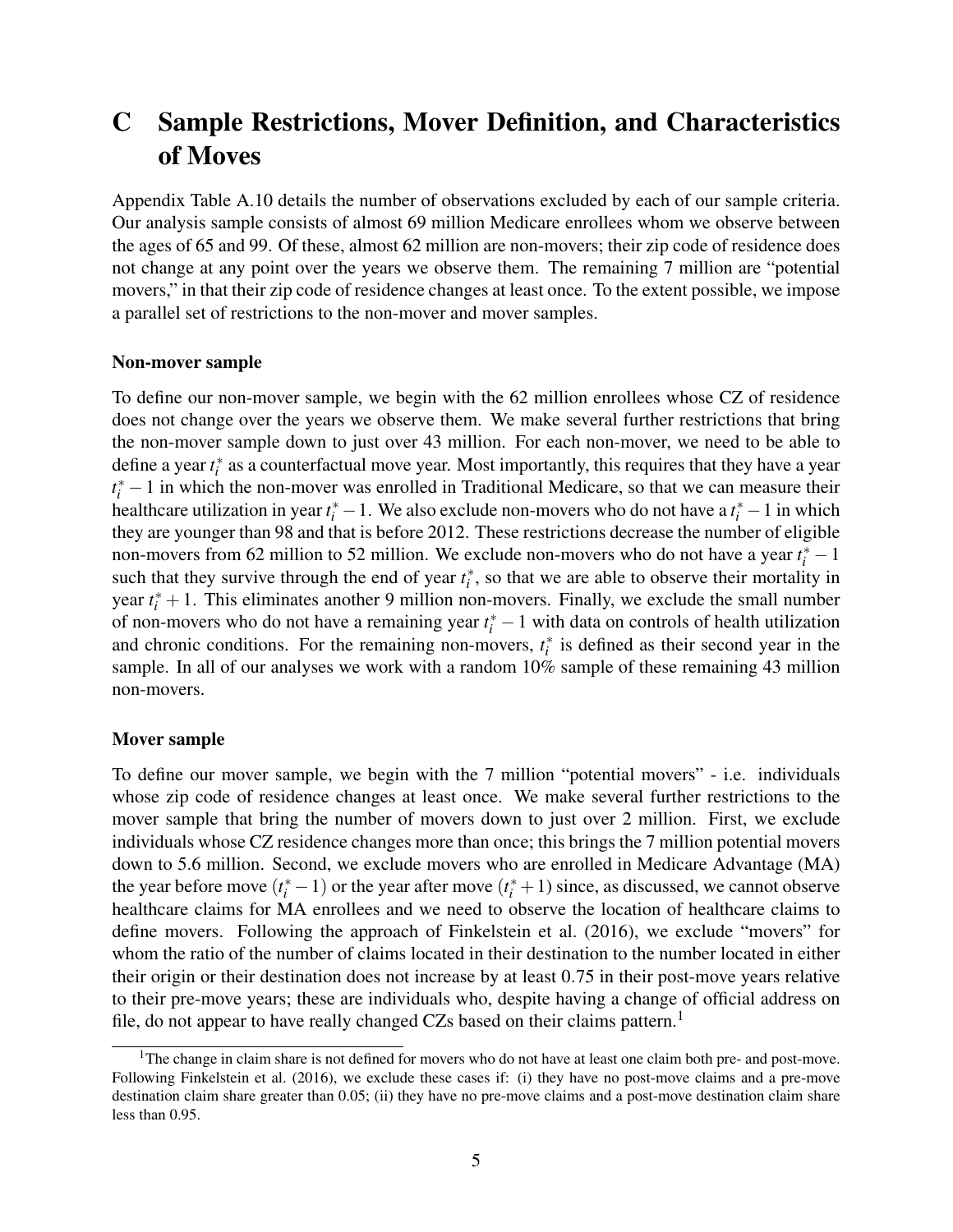The exclusion of movers who are on MA in  $(t_i^* - 1)$  or  $(t_i^* + 1)$  brings the number of movers down from 5.6 million to 4.2 million. The exclusion of "false" movers (i.e. those whose claim share does not increase by at least 0.75), further reduces the number of movers to 2.6 million. A few other exclusions for data reasons bring our final mover sample down to 2 million movers. Of the 2 million movers in our final sample, about 18% of them are on MA in at least one year. Given the number of total enrollee-years we observe, we estimate an average annual cross-CZ move rate for Medicare enrollees of about 0.5 percent.

Appendix Figure A.7 shows a mover's claims in her destination CZ, as a share of those in either her origin or her destination, by relative year. There is a sharp change in the year of the move, and only a very small share of claims in the destination pre-move or in the origin post-move. The share of claims in the destination in the year of the move (relative year 0) is close to 0.5, suggesting that moves are made roughly uniformly throughout the year.

#### Characteristics of moves

We examined some of the characteristics of moves. The average distance between origin and destination zip code centroids of movers in our sample is 547 miles, with a median of 305 miles and a standard deviation of 601 miles. Roughly 66 percent of moves cross state boundaries, and 48 percent cross census division boundaries. Moves to Florida account for 12 percent of all moves, and moves to Arizona or California account for an additional 10 percent.

In our previous work (Finkelstein et al. 2016), we also used data from the Health and Retirement Survey to explore some of the time-varying correlates of moving in the Medicare population; widowhood and retirement were significant predictors of moving, and the most common self-reported rationale for moving was to be near one's children.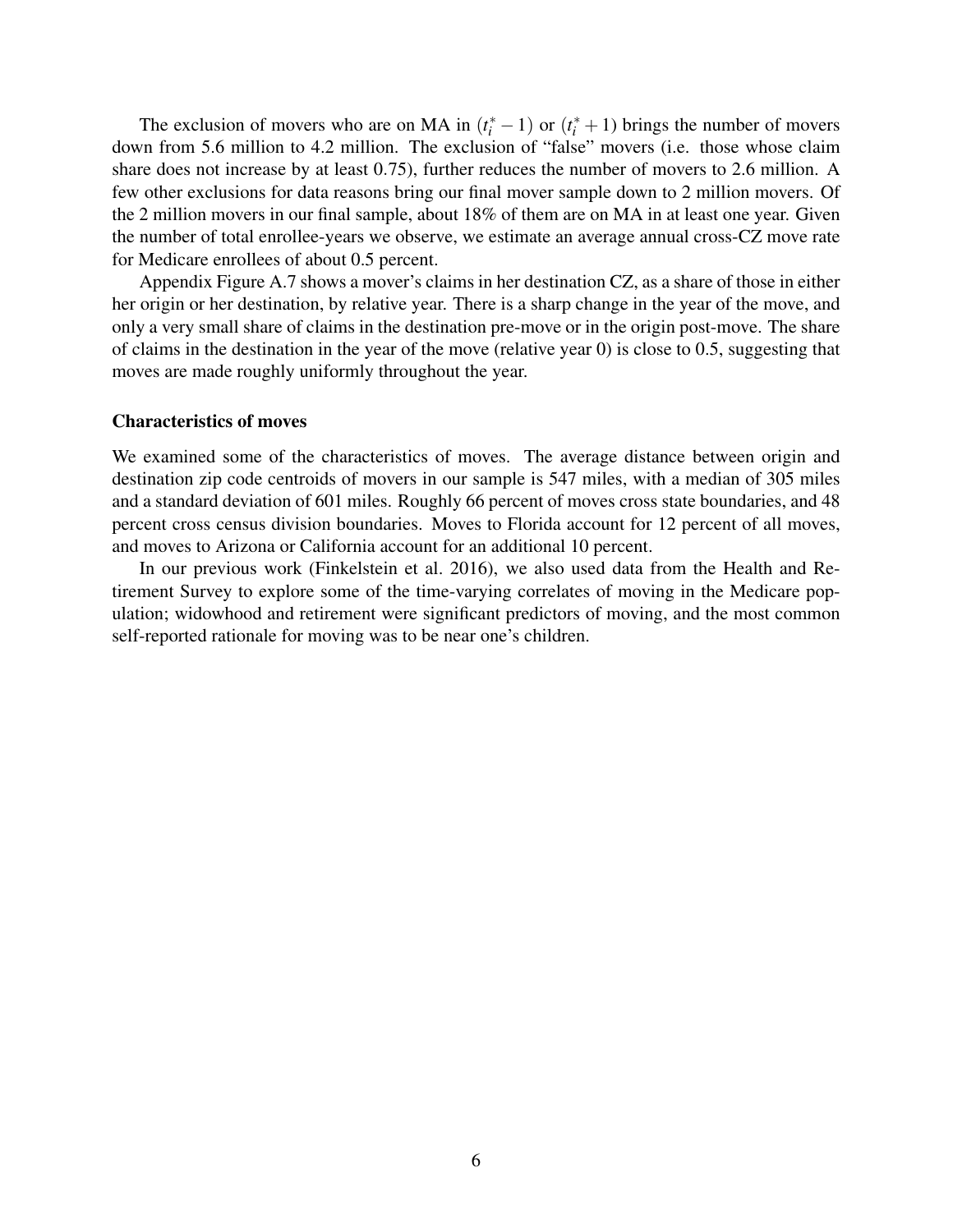## D Data and Definitions for Place Characteristics

Here we describe the data and definitions used for the place characteristic measures that we correlate with treatment effects in Figure 6. Summary statistics for all of these measures can be found in Appendix Table A.11.

### D.1 Healthcare Utilization

We follow Finkelstein et al. (2016) to construct our health care utilization measures. The utilization measure we use as a pre-period control in our estimation is created by aggregating care provided to Medicare beneficiaries as recorded in the inpatient and outpatient claims data. For the healthcare place characteristics in Figure 6, we use a 20% random sample of data from the inpatient, outpatient, and carrier files from Medicare year 2010. See Finkelstein et al. (2016) Online Appendix for more details on how utilization is computed. Our definitions of diagnostic tests and imaging tests also follow directly from Finkelstein et al. (2016) and detailed definitions of these variables can also be found in that paper's Online Appendix.

### D.2 Other Healthcare Characteristics

Share of hospitals that are non-profit and Hospital beds per capita are defined as in Finkelstein et al. (2016) using the 1998-2008 American Hospital Association's annual survey of hospitals.

Specialists per thousand residents and PCPs per thousand residents are also defined as in Finkelstein et al. (2016) using counts of physicians from the 2011 AMA Physician Masterfile. CZ populations are computed by first aggregating county-level populations from the 2000 Census and 2007-2011 ACS, and then taking the simple average across the two.

Hospital Compare Score, a measure that reports the quality of hospitals, is derived from "process of care" measures that are publicly reported by CMS and uses quarterly data from 2005 to 2011. For a given measure (e.g., share of heart attack patients given aspirin at arrival or share of pneumonia patients given oxygenation assessment), we standardize the score by first taking a simple average across the quarterly measures within a year for a given hospital to get an annual measure. We then construct z-scores for each measure across hospitals in a given year. Lastly, for each hospital we take the simple average of the z-scores across measures within a year and then the simple average over years.

### D.3 Non-healthcare Characteristics

Measures derived from Centers for Disease Control (CDC) data Many of our CZ-level measures of non-healthcare characteristics are derived from data downloaded from the CDC (https: //wonder.cdc.gov/) and cover the years 2001-2011 (except pollution, for which records are only available beginning in 2003).

• Homicides and Auto Deaths are defined by the National Center for Health Statistics using ICD-9 and ICD-10 mortality codes and are reported per 100,000 people from 2001-2011 at the county level. We take the population-weighted average across counties to aggregate to the CZ level, with county populations based on an average from the 2000 Census and 2007-2011 ACS.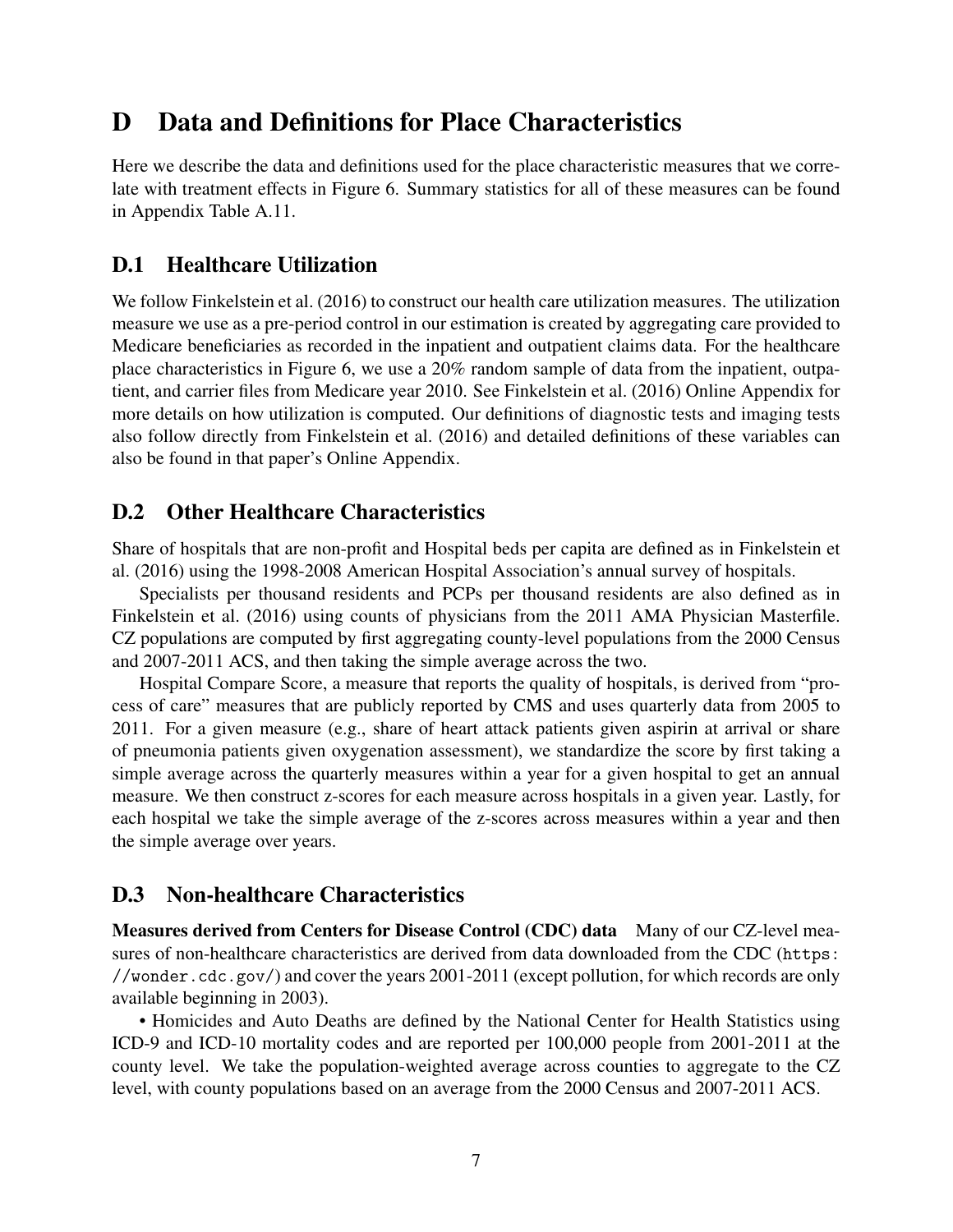• Pollution is a measure of fine particulate matter and is reported in micrograms per cubic meter. For each county we have the daily average across all days from 2003-2011. We aggregate these single county-level measures to the CZ level by taking the population-weighted average across counties within each CZ, with county populations constructed as described above.

• Average Winter Temperature is defined as the average daily minimum air temperature during the months of January, February, and March for each county. For each county we take a simple average across all winter months from 2001-2011, and then aggregate these single county-level measures to the CZ level by taking the population-weighted average across counties within each CZ, with county populations constructed as described above.

• Average Summer Temperature is defined similarly to Average Winter Temperature, but uses the average daily maximum air temperature during the months of June, July, and August.

Measures derived from Chetty et al. (2016) data Our health behavior measures are derived from the health behavior data posted by Chetty et al. (2016) (https://healthinequality.org/ data), as originally drawn from the Behavioral Risk Factor Surveillance Survey (BRFSS). The data cover 1996-2008 and are reported at the CZ level separately for each income quartile. We take the simple average of the four quartiles to get the average measure in each CZ.

• Smoking is the fraction of respondents who report currently smoking in each CZ of the pooled BRFSS sample over years 1996-2008.

• Obesity is the fraction of respondents who are obese ( $BMI \geq 30$ ) in each CZ of the pooled BRFSS sample over years 1996-2008.

• Exercise is the fraction of respondents who have exercised in the past 30 days in each CZ of the pooled BRFSS sample over years 1996-2008.

Measures derived from Census data Our other CZ level measures of non-healthcare characteristics are derived from Census data.

• Share Urban is derived from the 2000 and 2010 Census data. Urban and total populations are available at the county level, and we aggregate these values within each CZ and compute the share of that population that is urban. We then take the simple average of these values across the two census surveys.

• Share over 60, Median household income, and High school graduation rate are computed similarly using the 2000 Census survey and 2007-2011 American Community Survey. Median household income and high school graduation rates are computed for people 25 and older.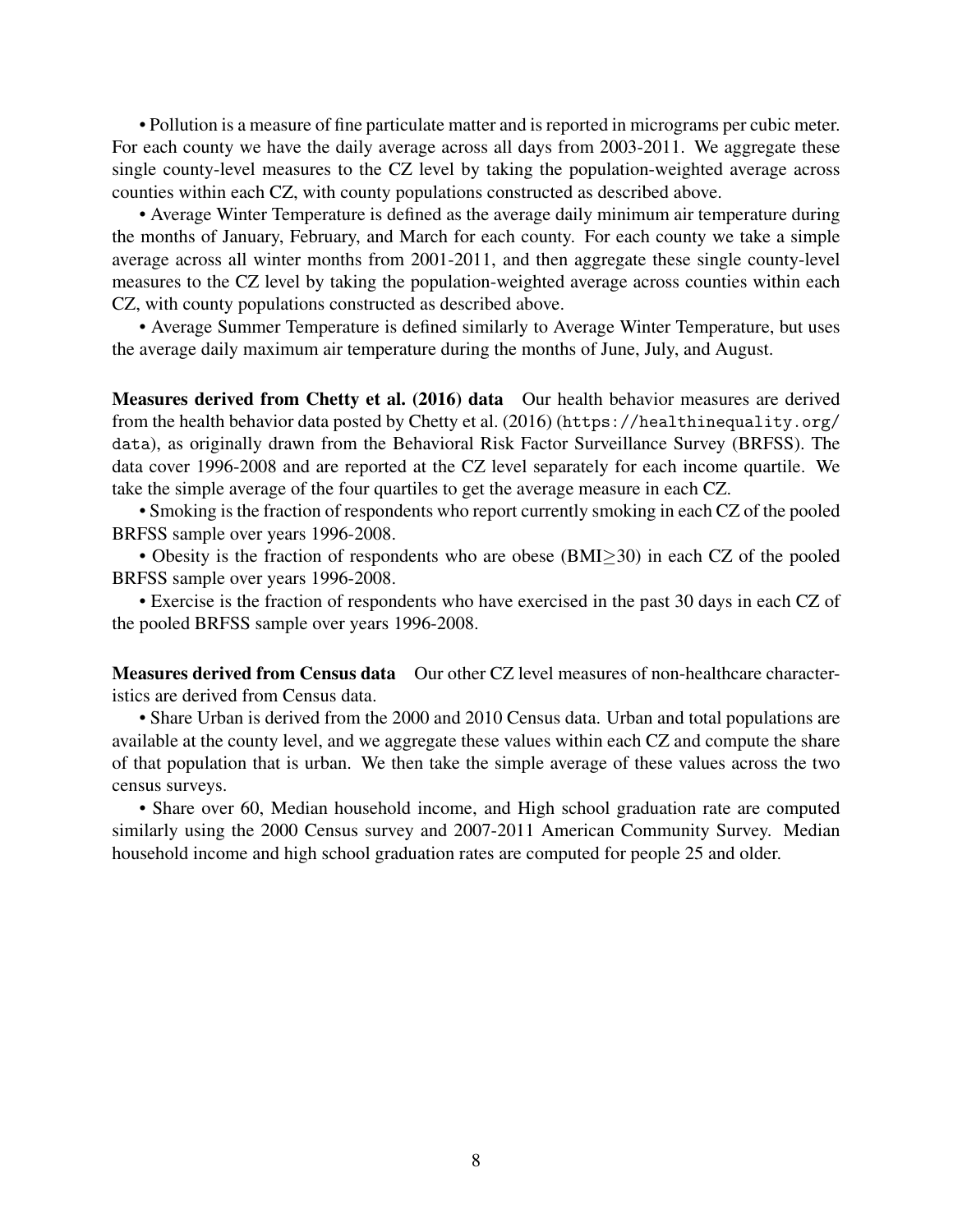# Appendix Figures



Figure A.1: Location of Small CZs

Notes: Figure shows the location of small CZs. Small CZs within the same state are combined and considered a single location, resulting in 35 aggregated CZs.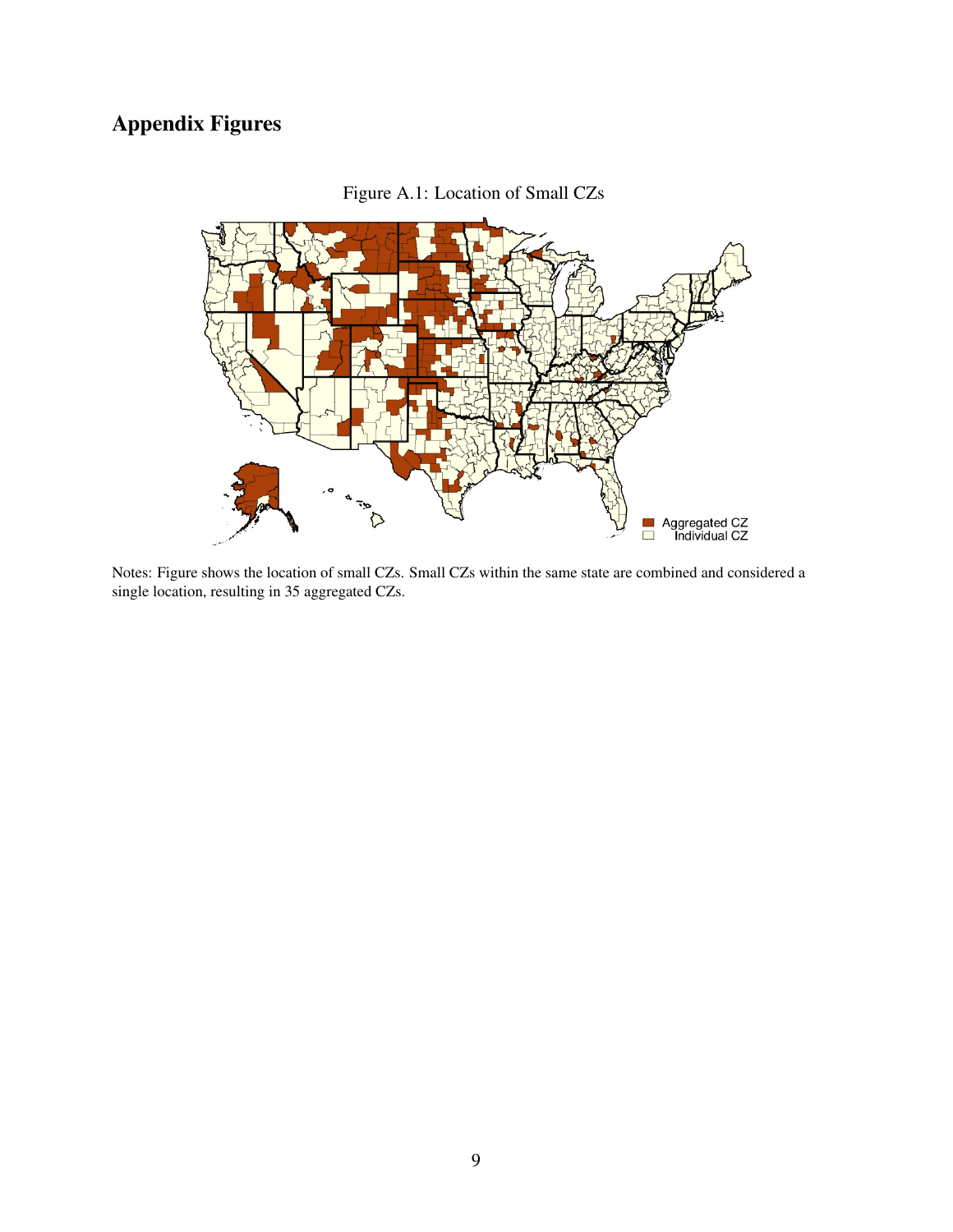

Figure A.2: Life Expectancy Correlations with Chetty et al. (2016)

Notes: These figures compare our non-mover life expectancy at age 65  $(L_i)$  to life expectancy estimates at age 40 from Chetty et al. (2016), among the 100 largest CZs by population in 2000. Panel (a) uses a version of *L<sup>j</sup>* that is not adjusted for race and sex; specifically in panel (a), we set the elements of the vector associated with race and sex to the CZ average rather than the national average for each CZ. Panel (b) uses our race- and sex-adjusted  $L_j$  from Figure 1. These figures use the life expectancies from Chetty et al. (2016) that are not adjusted based on race or sex. Since their life expectancies are based on CZs as of 1990, we convert their estimates to CZs as of 2000 by taking an average of the 1990 CZ life expectancies, weighted by the proportion of the population in each CZ in 2000 who lived in the CZ in 1990. Correlation coefficients are based on the Spearman rank correlation, although results are similar when comparing life expectancies using the Pearson correlation coefficient.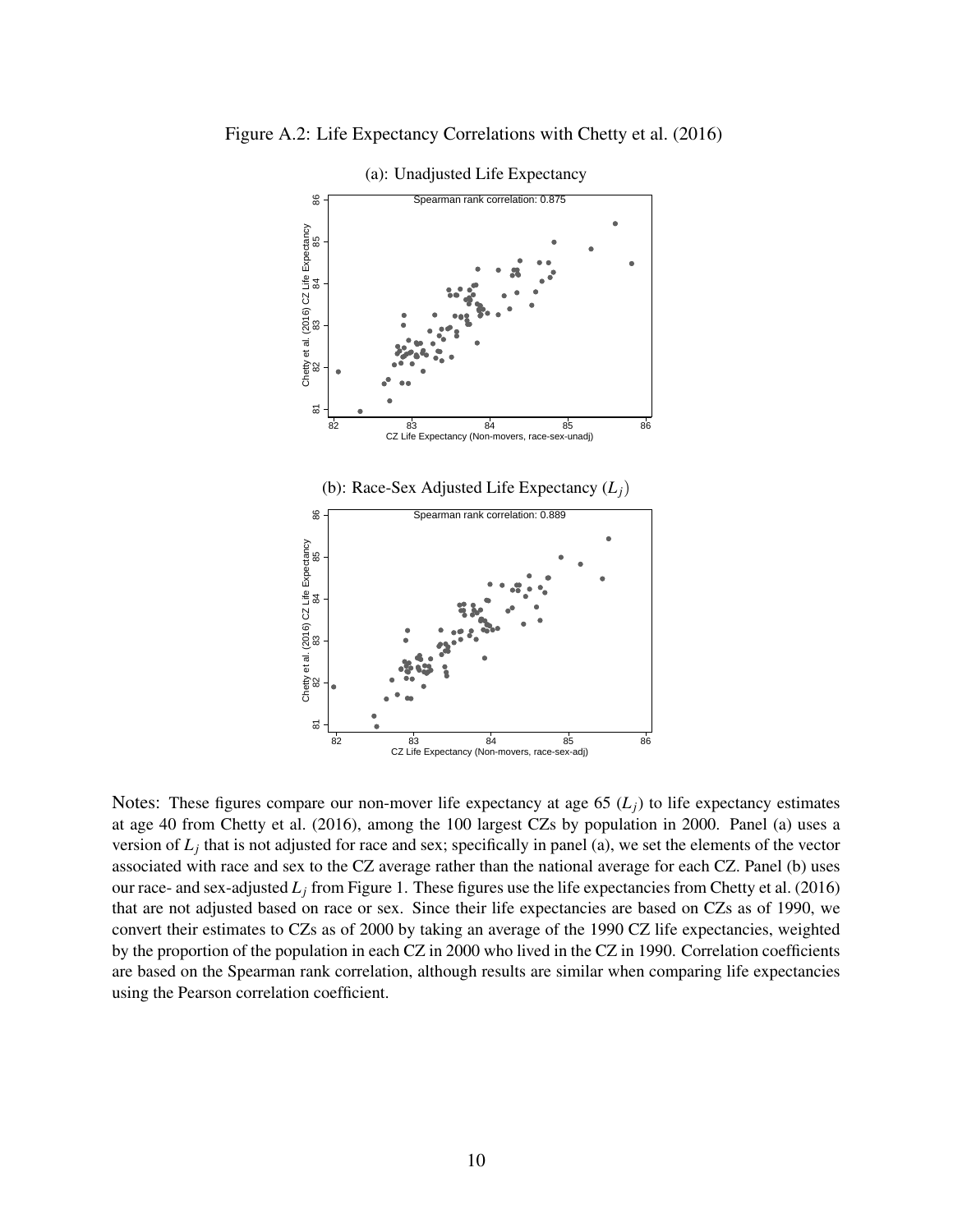

Figure A.3: Distribution of Destination-Origin Difference in Average Life Expectancy

Notes: Figure shows the distribution across movers of the difference in average non-mover life expectancy at age 65  $(L_i)$  between their origin and destination CZs. The sample is all movers (N = 2,033,263 movers).



Figure A.4: Heterogeneity in Place Effects

Notes: This histogram shows the distribution of correlation coefficients between place effects  $(\gamma_i)$  resulting from 200 random partitions that split the data into two equally sized groups, with separate estimation of the Gompertz model for each group. The place effects are corrected using the selection correction procedure. Red lines indicate the locations of the 2.5th and 97.5th percentiles; for values outside of this range, we reject the null hypothesis that the place effects are equal in the two groups.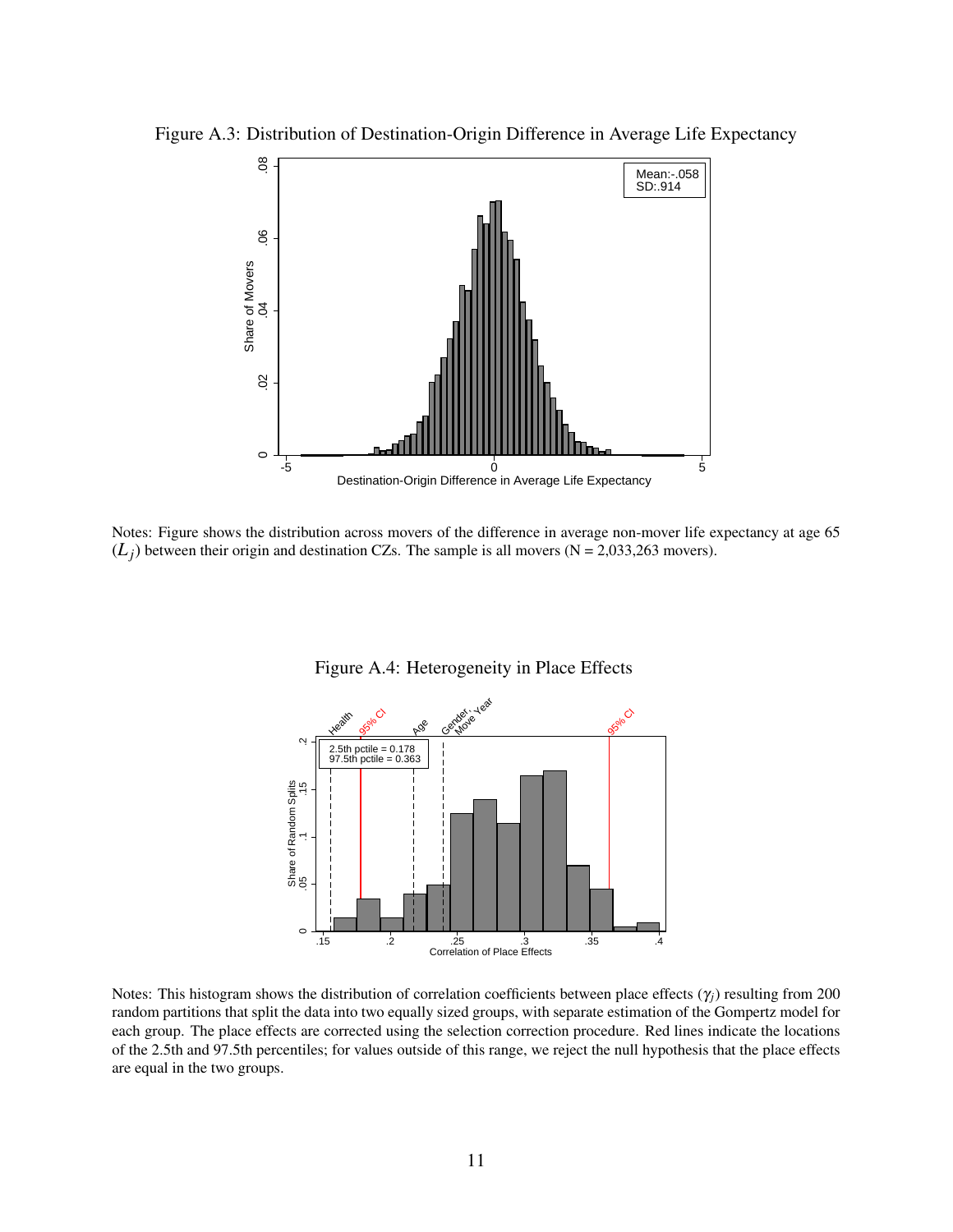

Figure A.5: Constant Health Capital Assumption, Treatment and Health Effects Comparison

Notes: The left figure plots treatment effects from the sample that includes a maximum of four years postmove for each mover against the treatment effects from the baseline sample, using the 100 largest CZs by total population in 2000. The right figure plots health capital effects. Each point is one CZ. Solid lines indicate the 45-degree line.



Figure A.6: Histogram of (Destination ratio)/(Origin ratio)

Notes: This histogram plots the distribution of the ratio



subsets  $H_i^k$  of chronic conditions, using the same subsets as in Figure 7. For each *k*,  $H_i^k$  includes log(overall utilization) and a random subset of thirteen of the twenty-seven chronic conditions. The dotted line shows the median of the distribution. All standard deviations are computed using the split-sample approach.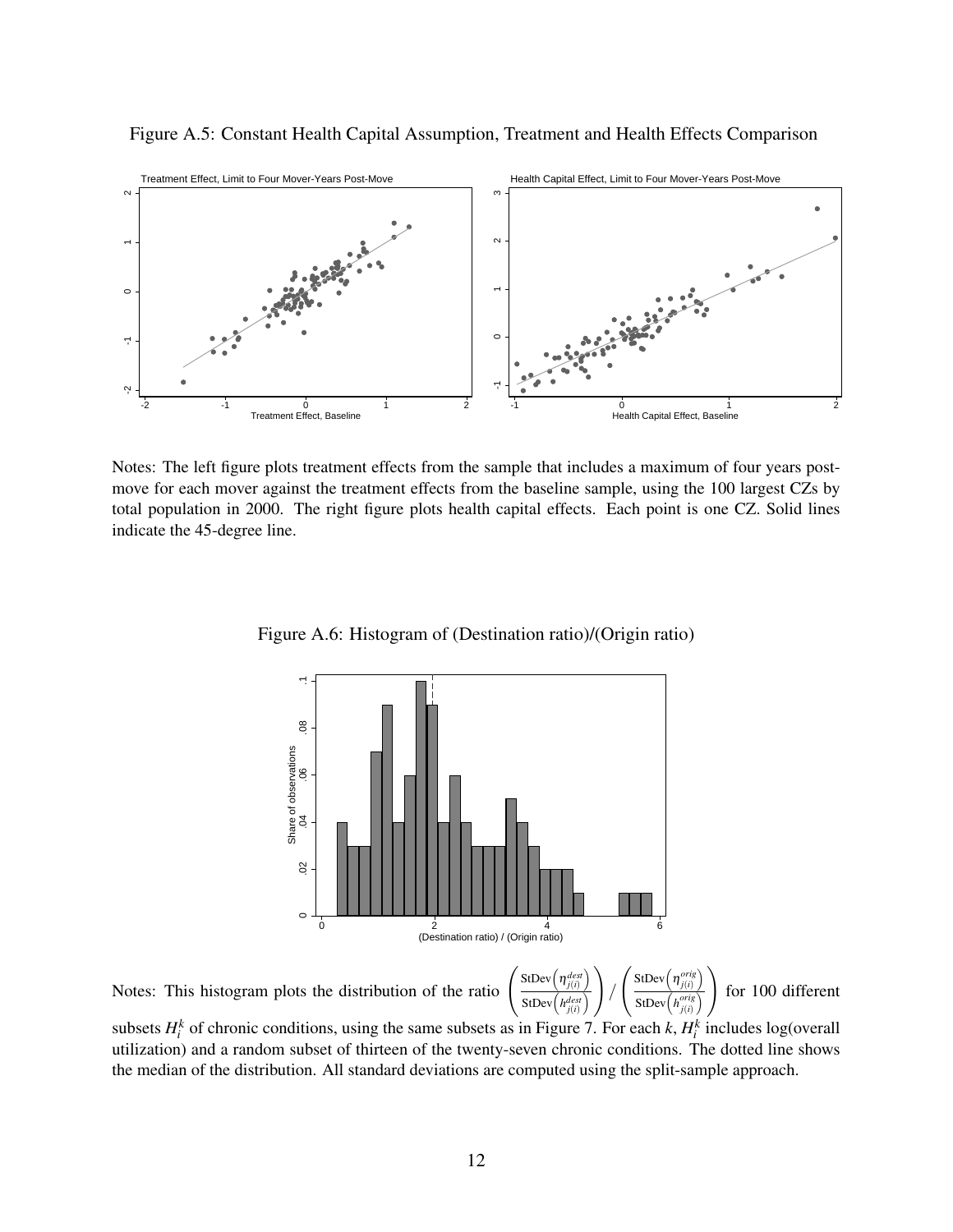

Notes: This figure shows the share of a mover's claims located in their destination CZ, among those in either their origin or their destination CZ. The sample is all enrollee-years ( $N = 17,443,789$ ) in the 100% Denominator file for all movers in our baseline sample.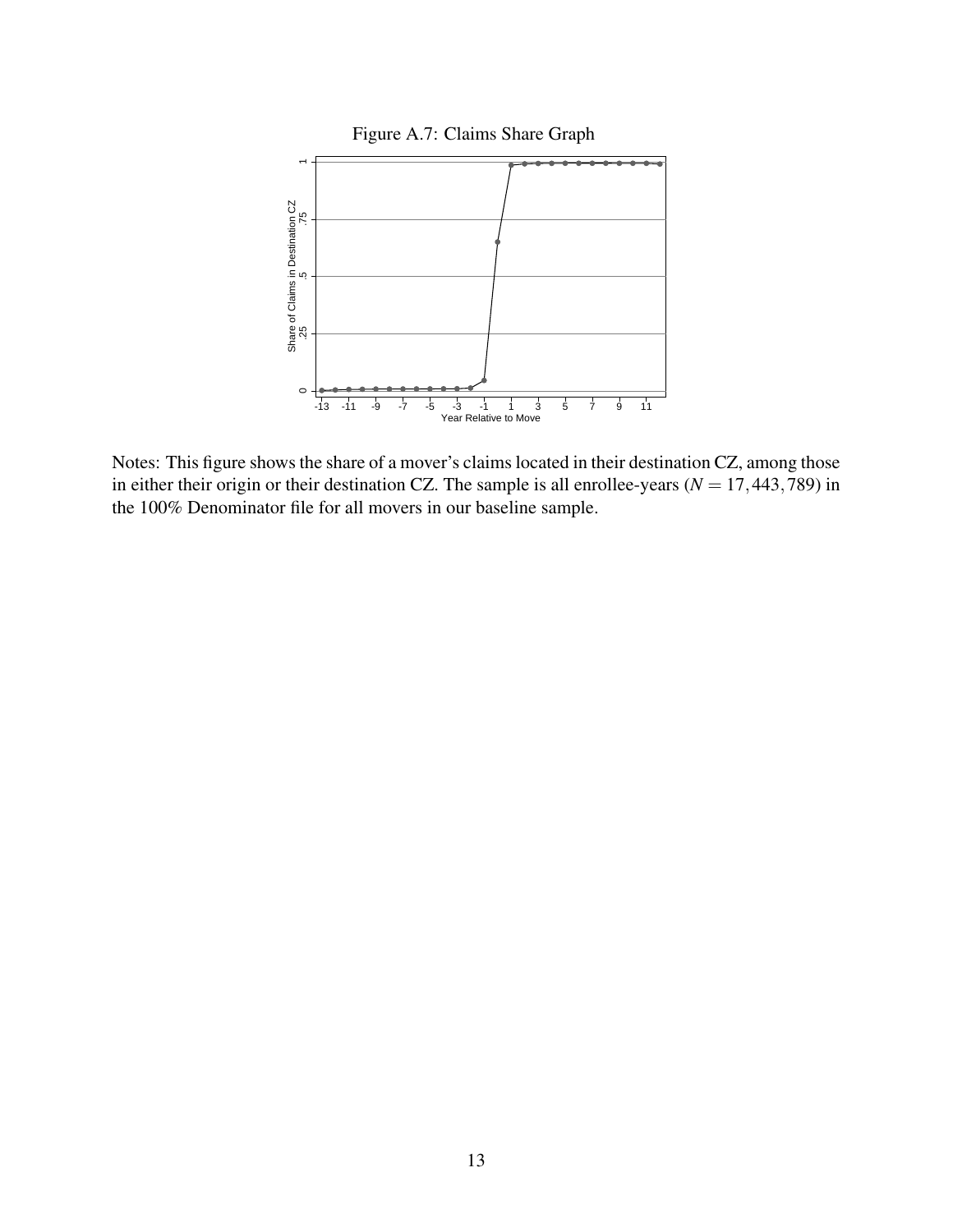### Appendix Tables

|                                                      | (1)         | (2)     | (3)     |
|------------------------------------------------------|-------------|---------|---------|
|                                                      | Coefficient | (s.e.)  | Average |
| $Log(Utilization + 1)$                               | 0.028       | (0.000) | 3.67    |
| <b>Chronic Conditions:</b>                           |             |         |         |
| Acquired Hypothyroidism                              | $-0.008$    | (0.003) | 0.03    |
| Acute Myocardial Infarction                          | $-0.069$    | (0.009) | 0.00    |
| Alzheimer's                                          | 0.214       | (0.008) | 0.01    |
| Alzheimer's and Related Disorders or Senile Dementia | 0.474       | (0.005) | 0.03    |
| Anemia                                               | 0.152       | (0.002) | 0.09    |
| Asthma                                               | $-0.054$    | (0.005) | 0.02    |
| <b>Atrial Fibrillation</b>                           | 0.222       | (0.004) | 0.03    |
| Benign Prostatic Hyperplasia                         | $-0.214$    | (0.004) | 0.03    |
| <b>Breast Cancer</b>                                 | 0.087       | (0.005) | 0.01    |
| Cataract                                             | $-0.095$    | (0.002) | 0.15    |
| Chronic Kidney Disease                               | 0.413       | (0.005) | 0.02    |
| Chronic Obstructive Pulmonary Disease                | 0.484       | (0.003) | 0.05    |
| <b>Colorectal Cancer</b>                             | 0.048       | (0.007) | 0.01    |
| Depression                                           | 0.188       | (0.003) | 0.04    |
| <b>Diabetes</b>                                      | 0.342       | (0.002) | 0.08    |
| <b>Endometrial Cancer</b>                            | 0.115       | (0.017) | 0.00    |
| Glaucoma                                             | $-0.063$    | (0.003) | 0.05    |
| <b>Heart Failure</b>                                 | 0.327       | (0.003) | 0.06    |
| Hyperlipidemia                                       | $-0.221$    | (0.002) | 0.15    |
| Hypertension                                         | 0.042       | (0.002) | 0.25    |
| Hip/Pelvic Fracture                                  | 0.042       | (0.009) | 0.00    |
| <b>Ischemic Heart Disease</b>                        | 0.099       | (0.002) | 0.13    |
| Lung Cancer                                          | 0.772       | (0.014) | 0.00    |
| Osteoporosis                                         | 0.032       | (0.004) | 0.03    |
| <b>Prostate Cancer</b>                               | 0.035       | (0.005) | 0.02    |
| <b>Rheumatoid Arthritis</b>                          | $-0.066$    | (0.003) | 0.08    |
| Stroke / Transient Ischemic Attack                   | 0.205       | (0.004) | 0.02    |
| N                                                    | 6,345,989   |         |         |

Table A.1: Predicting Mortality from Observables

Notes: This table reports the coefficients of the components of  $H_i$  in our main estimating equation, equation (3). Standard errors are computed with 100 replications of the bootstrap. Column (3) reports the sample mean of  $log(Utilization + 1)$  in row (1) and, for all other rows, the share of beneficiaries with the indicated chronic condition in year *t* ∗ *<sup>i</sup>* −1. Utilization excludes physician services ("carrier files") because these files are only available for a 20 percent subsample. As in the estimation, when computing the sample-wide shares, non-movers are upweighted by ten to account for our sampling procedure.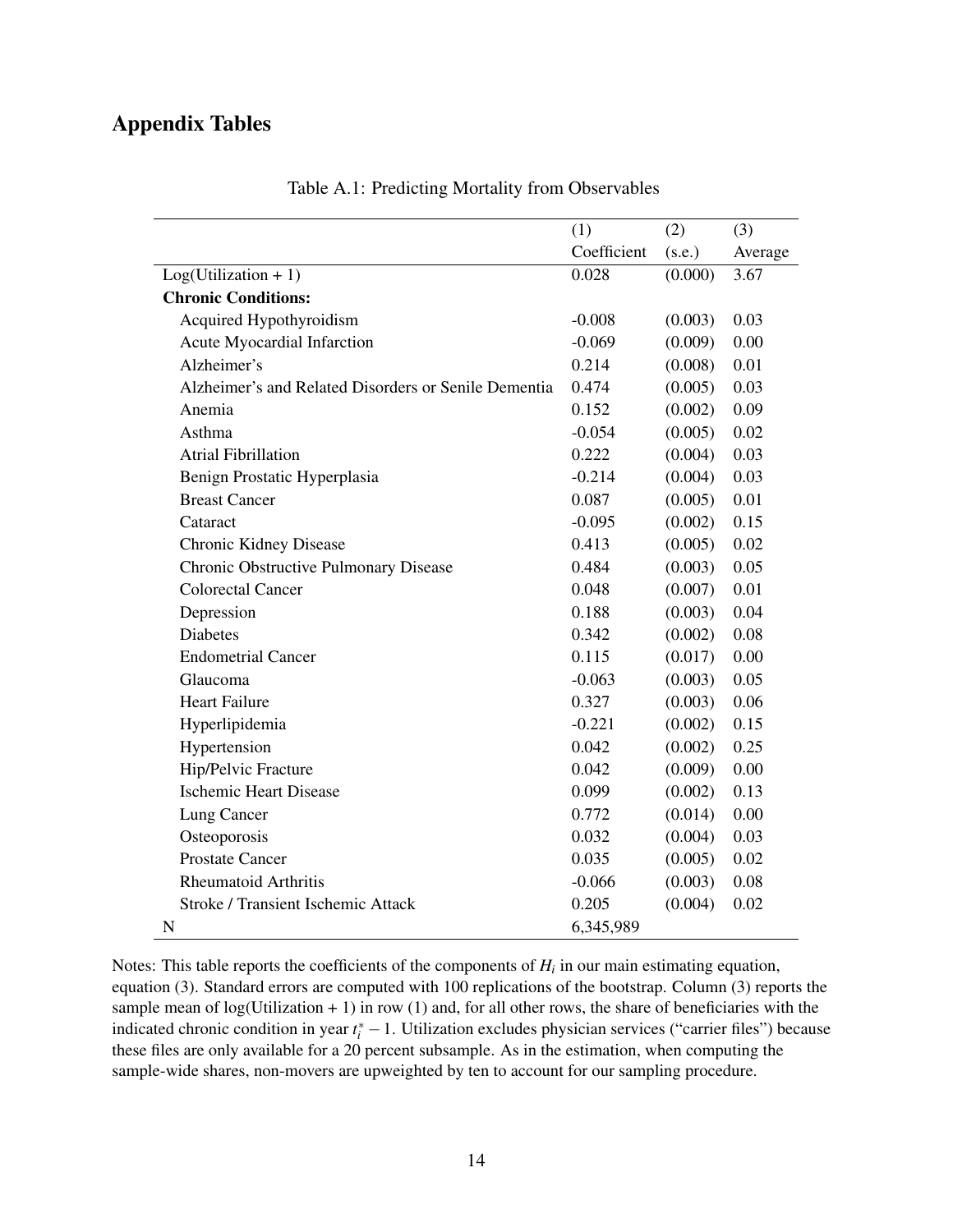| <b>Statistics</b> | $#$ Movers to CZ. |
|-------------------|-------------------|
| Minimum           | 48                |
| 10th Percentile   | 468               |
| 25th Percentile   | 781               |
| Median            | 1,522             |
| 75th Percentile   | 3,534             |
| 90th Percentile   | 9,241             |
| Maximum           | 45,360            |

Table A.2: Number of Movers Received by CZ or Aggregate CZ

Notes: This table summarizes the number of movers received by each of the 563 CZs or aggregated CZs.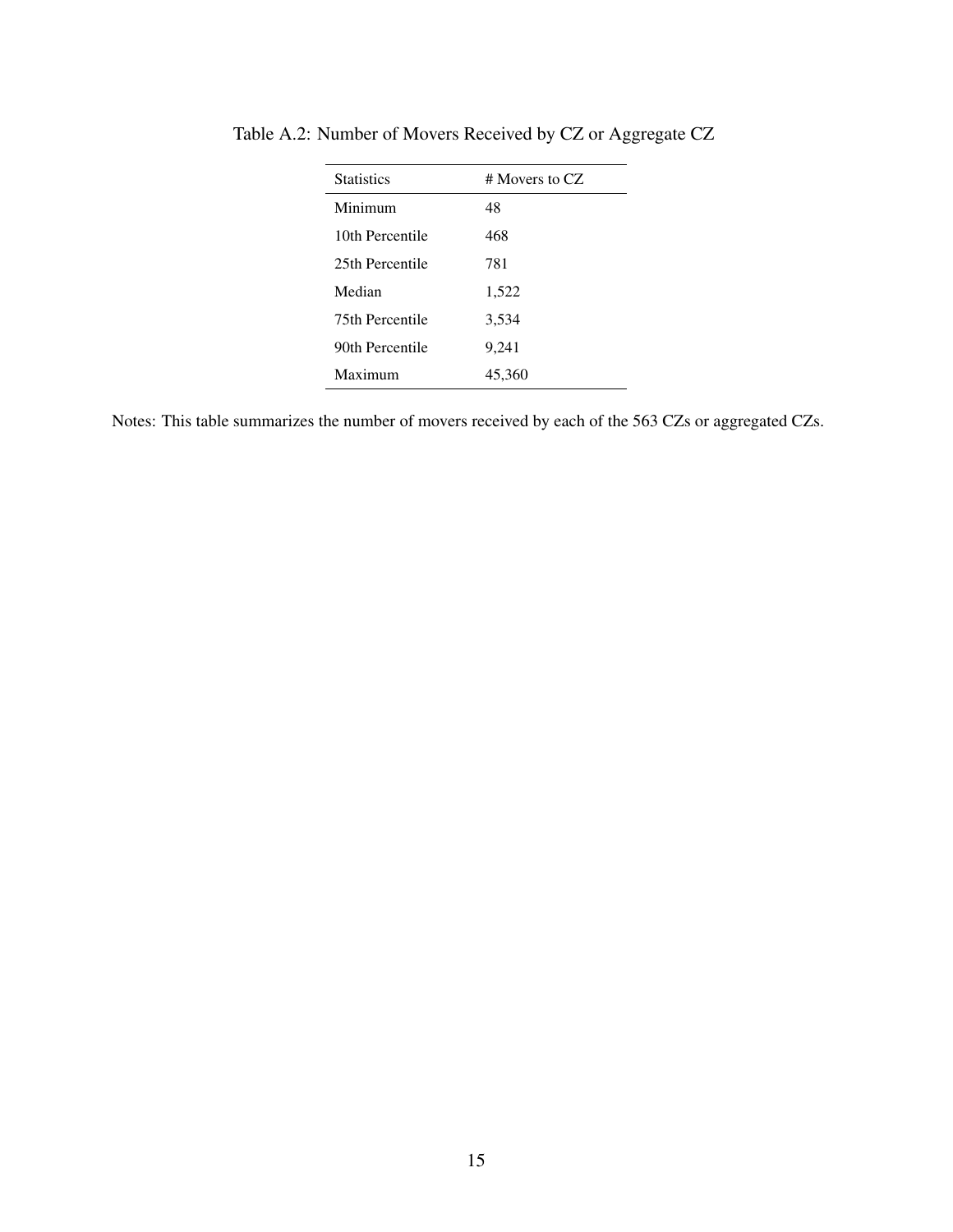|                              | (1)       | (2)        |
|------------------------------|-----------|------------|
|                              | Movers    | Non-movers |
| Age:                         |           |            |
| 65-74                        | 0.48      | 0.75       |
| 75-84                        | 0.35      | 0.19       |
| $85+$                        | 0.18      | 0.06       |
| Female                       | 0.60      | 0.55       |
| White                        | 0.90      | 0.85       |
| <b>Region:</b>               |           |            |
| Northeast                    | 0.19      | 0.20       |
| South                        | 0.41      | 0.38       |
| Midwest                      | 0.21      | 0.25       |
| West                         | 0.19      | 0.17       |
| On Medicaid                  | 0.10      | 0.11       |
| Avg. # of chronic conditions | 3.05      | 1.33       |
| 1-year mortality             | 0.09      | 0.04       |
| 4-year mortality             | 0.27      | 0.15       |
| Life expectancy at age 65    | 82.10     | 83.65      |
| Number of individuals        | 2,033,263 | 4,312,726  |

Table A.3: Summary Statistics on Estimation Sample

Notes: These summary statistics are computed on all movers and non-movers in our Gompertz estimation sample. The reference year for movers is their move year, and the reference year for non-movers is set to be their second year in the sample. Rows for female, white, age, and region report the shares of individuals with the given characteristics. The life expectancy measure is conditional on surviving until age 65, and is calculated for 1,000 random 65-year-old enrollees within the sample indicated by each column. Timevarying characteristics are measured in the year prior to each enrollee's reference year.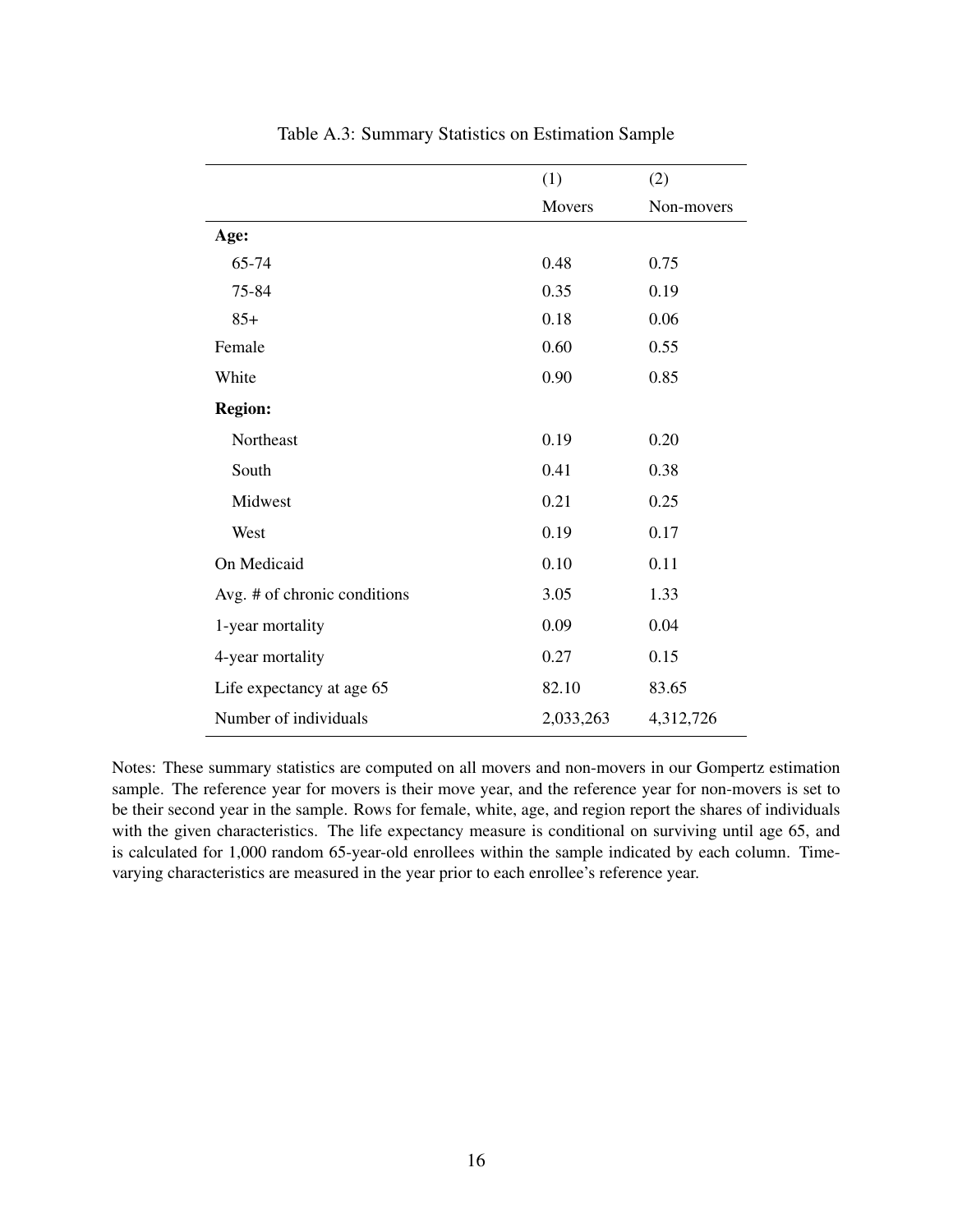| Origin         |              |                |       |                |       | Destination |       |       |       |       |              |
|----------------|--------------|----------------|-------|----------------|-------|-------------|-------|-------|-------|-------|--------------|
| Decile         |              |                |       |                |       | Decile      |       |       |       |       |              |
|                | $\mathbf{1}$ | $\overline{2}$ | 3     | $\overline{4}$ | 5     | 6           | 7     | 8     | 9     | 10    | Origin total |
| 1              | 10%          | 13%            | 16%   | 17%            | 13%   | 12%         | 6%    | 5%    | $4\%$ | $4\%$ | 74,983       |
| $\overline{2}$ | 7%           | 10%            | 11%   | 14%            | 14%   | 13%         | 8%    | 8%    | 7%    | $9\%$ | 110,370      |
| 3              | 7%           | $9\%$          | 10%   | 16%            | 14%   | 14%         | 9%    | 8%    | 6%    | 6%    | 107,716      |
| $\overline{4}$ | 5%           | 7%             | $9\%$ | 12%            | 15%   | 13%         | 10%   | $9\%$ | $9\%$ | 10%   | 159,424      |
| 5              | 3%           | 6%             | 6%    | 12%            | 17%   | 14%         | 11%   | 11%   | $9\%$ | 10%   | 219,967      |
| 6              | 3%           | 6%             | $6\%$ | $9\%$          | 13%   | 14%         | 12%   | 14%   | 11%   | 13%   | 238,606      |
| $\overline{7}$ | $2\%$        | $4\%$          | 5%    | 8%             | 12%   | 15%         | $9\%$ | 16%   | 14%   | 15%   | 184,239      |
| 8              | $1\%$        | $4\%$          | 4%    | 7%             | 11%   | 12%         | 12%   | 14%   | 18%   | 17%   | 220,596      |
| 9              | $1\%$        | 3%             | 3%    | 6%             | $9\%$ | 11%         | 12%   | 21%   | 14%   | 19%   | 305,532      |
| 10             | $1\%$        | $4\%$          | $2\%$ | 6%             | 9%    | 10%         | 11%   | 15%   | 16%   | 27%   | 411,830      |

Table A.4: Transition Matrix of Moves

Notes: Table reports the percentage of moves in each row to each destination. The "origin total" column reports the total number of moves in each row. Each row is a (population-weighted) decile of CZ origin life expectancy. Each column is decile of CZ destination life expectancy. Q1 is the lowest life expectancy and Q10 is the highest. The sample is all movers  $(N = 2,033,263$  movers).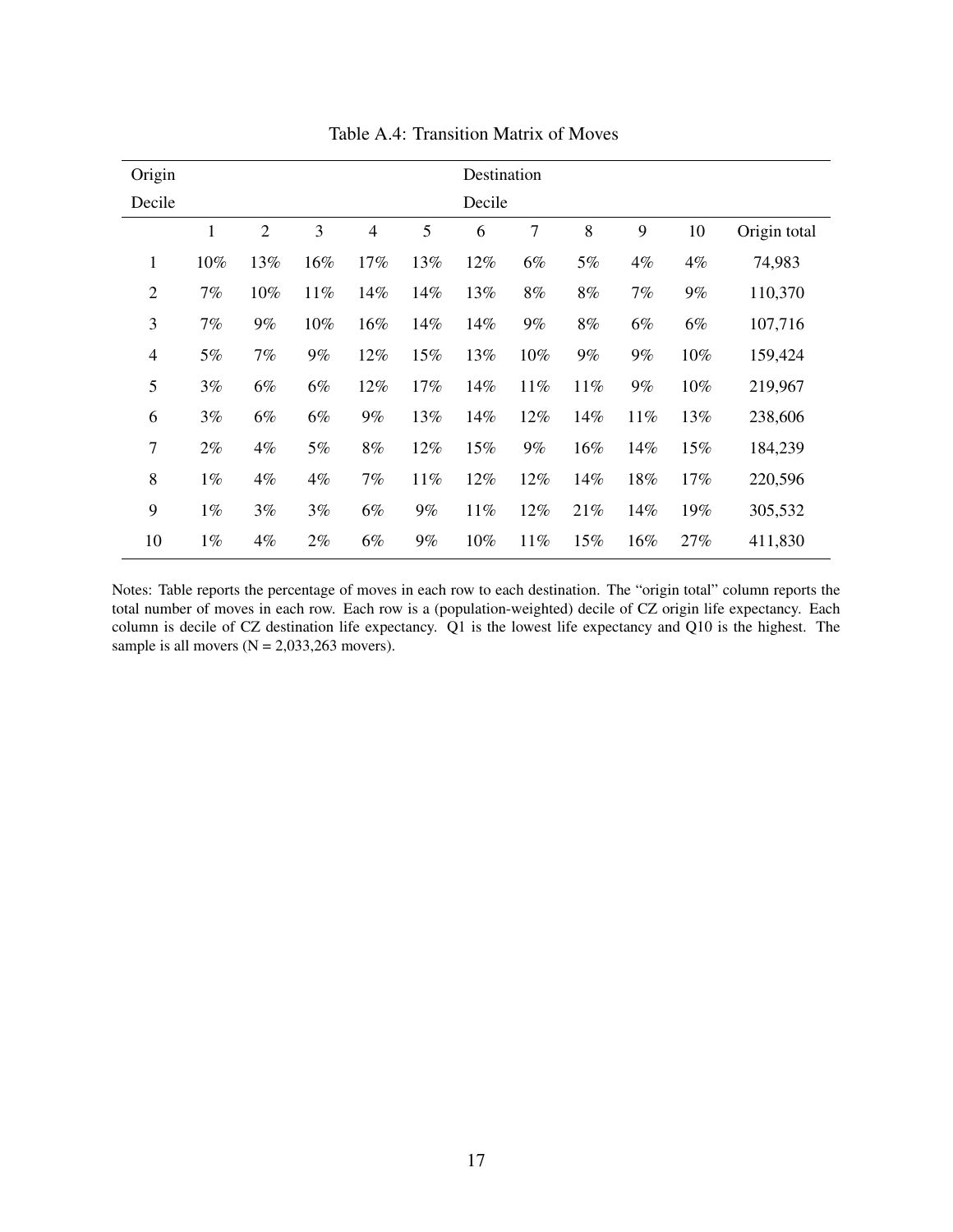| Sample                                    |       |                |
|-------------------------------------------|-------|----------------|
| Baseline Standard Deviation of $\gamma_i$ | 0.054 | [0.040, 0.069] |
|                                           |       |                |
| <b>Move Year</b>                          |       |                |
| Standard Deviation of $\gamma_i$          |       |                |
| (i) Late                                  | 0.064 | [0.000, 0.096] |
| (ii) Early                                | 0.056 | [0.034, 0.071] |
| Gender                                    |       |                |
| Standard Deviation of $\gamma_i$          |       |                |
| (i) Female                                | 0.056 | [0.031, 0.073] |
| (ii) Male                                 | 0.068 | [0.034, 0.100] |
| Age                                       |       |                |
| Standard Deviation of $\gamma_i$          |       |                |
| (i) Young Movers                          | 0.075 | [0.050, 0.099] |
| (ii) Old Movers                           | 0.038 | [0.000, 0.067] |
| <b>Individual Health</b>                  |       |                |
| Standard Deviation of $\gamma_i$          |       |                |
| (i) Good Health                           | 0.101 | [0.074, 0.117] |
| (ii) Poor Health                          | 0.058 | [0.024, 0.081] |

Table A.5: Heterogeneity in Place Effects

Notes: The first row replicates baseline results (See Table 3) and the rest of the table summarizes splits of the main sample that approximately divide the number of movers into two equal groups. Each group includes all non-movers and the Gompertz estimation for each group controls for the same covariates as in the main estimation. "Late movers" includes all movers with a move year of 2005 or later  $(N = 909,901)$  and "early movers" includes all movers with a move year before 2005 ( $N = 1,123,362$ ). There are 1,229,235 female movers and 804,028 male movers. Young movers move when they are 75 or younger ( $N = 1,038,585$ ) and old movers move when they are older than 75 ( $N =$ 994,678). Movers with good health have a value of  $\hat{h}_i$  less than or equal to the median value among all movers (N  $= 1,016,631$ ) and movers with poor health have a value of  $\hat{h}_i$  greater than the median value among all movers (N = 1,016,632). Standard deviations are calculated using the split-sample approach. Brackets show the 95% confidence intervals computed via 100 iterations of the Bayesian bootstrap. Since standard deviations cannot be negative, any split-sample approach that produces a negative result we set to 0.000.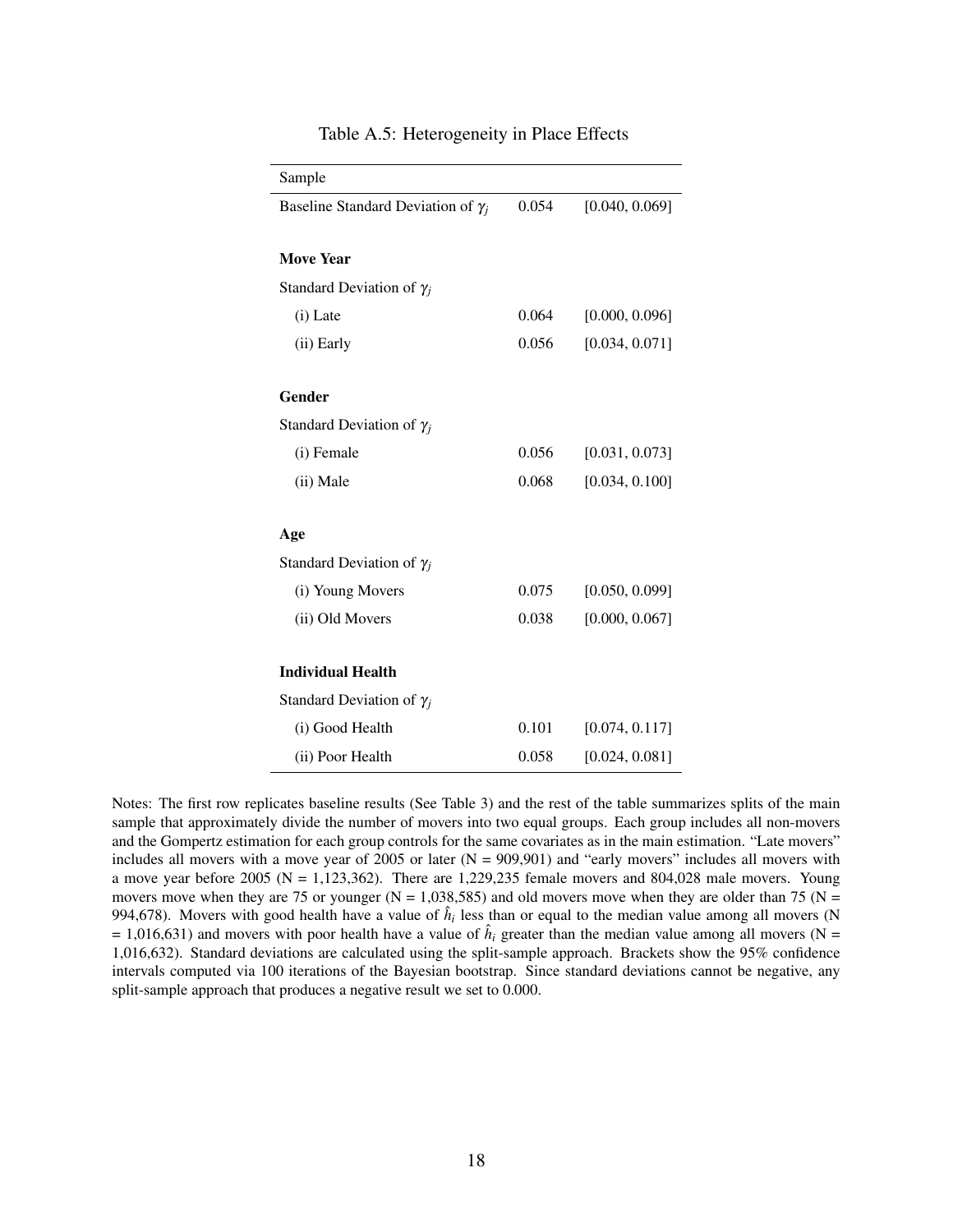|     |                                 |                                |                             | <b>Limit to Mover-Years:</b> |                         |
|-----|---------------------------------|--------------------------------|-----------------------------|------------------------------|-------------------------|
|     |                                 | <b>Baseline</b><br>(Large CZs) | $\leq$ 2 Years<br>Post-move | $\leq$ 4 Years<br>Post-move  | $<6$ Years<br>Post-move |
|     | (1) Number of movers            | 710,990                        | 710,990                     | 710,990                      | 710,990                 |
|     | Cross-CZ standard deviation of: |                                |                             |                              |                         |
| (2) | Life expectancy $(L_i)$         | 0.66<br>[0.64, 0.68]           | 0.66<br>[0.64, 0.67]        | 0.66<br>[0.64, 0.68]         | 0.66<br>[0.64, 0.68]    |
| (3) | Treatment effects $(L_i^* - L)$ | 0.47<br>[0.40, 0.53]           | 0.54<br>[0.40, 0.67]        | 0.47<br>[0.36, 0.56]         | 0.47<br>[0.37, 0.54]    |
| (4) | Health capital effects          | 0.53<br>[0.44, 0.59]           | 0.60<br>[0.43, 0.73]        | 0.56<br>[0.44, 0.64]         | 0.56<br>[0.46, 0.63]    |

#### Table A.6: Constant Health Capital Assumption

Notes: This table assesses the constant health capital assumption with the specifications indicated in each column among the 100 largest CZs by total population in 2000. Columns for "Limit to Mover-Years" only include the indicated years for movers after the move year. Row (2) shows the cross-CZ standard deviation of life expectancy at 65 among non-movers in the indicated sample. All standard deviations are computed using the split-sample approach, giving equal weight to each CZ. 95% confidence intervals are computed using 100 iterations of the Bayesian bootstrap.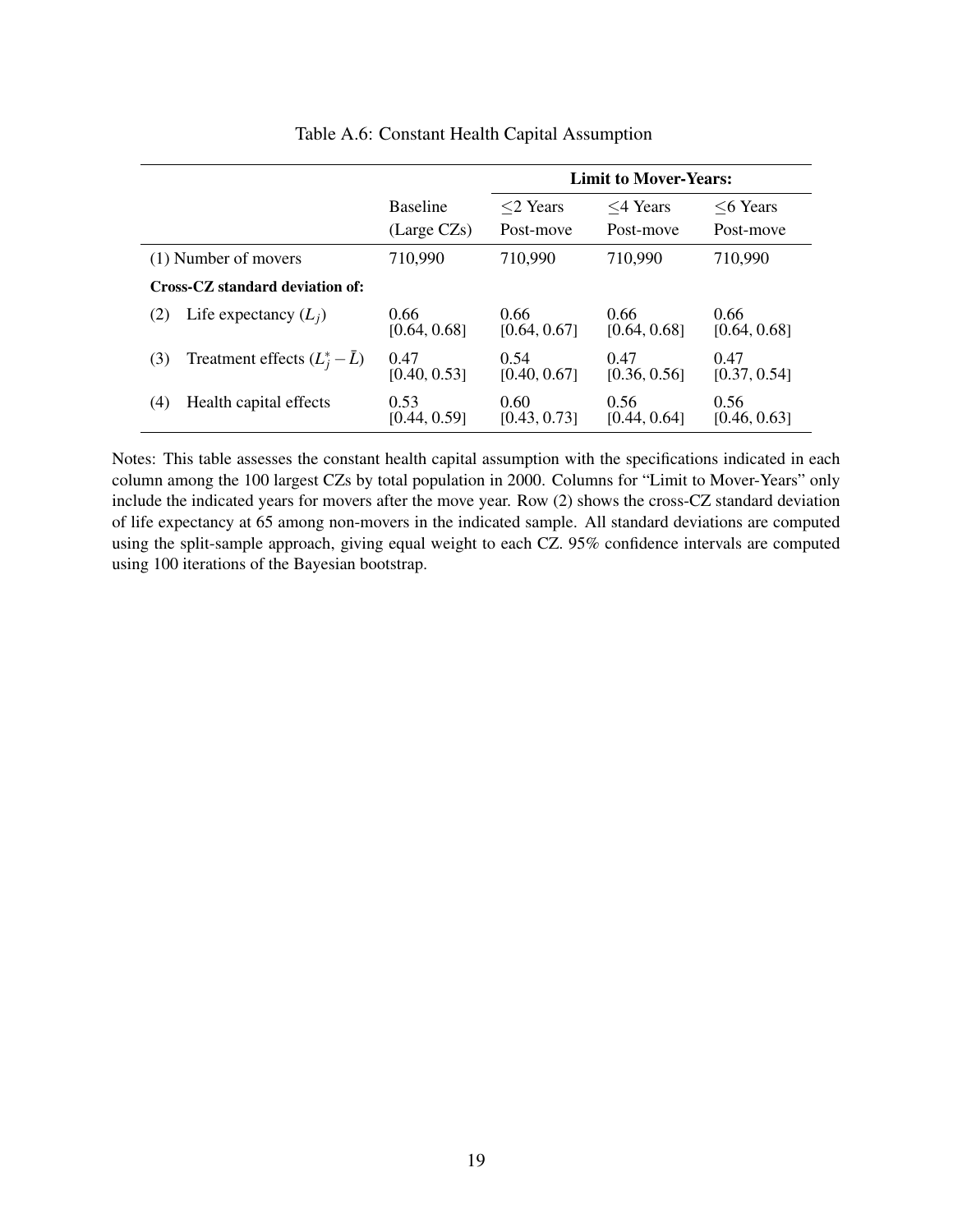|                                                         | (1)                     | (2)                     | (3)                     |
|---------------------------------------------------------|-------------------------|-------------------------|-------------------------|
|                                                         | Any hospital            | Any emergency           | Any outpatient          |
|                                                         | admission               | room visit              | visit                   |
| (1) Mean of outcome                                     | 0.196                   | 0.263                   | 0.617                   |
| Cross-section standard deviations:                      |                         |                         |                         |
| (2) Outcome                                             | 0.027<br>[0.026, 0.028] | 0.031<br>[0.031, 0.032] | 0.098<br>[0.098, 0.099] |
| (3) Place effect, unadjusted $(\tau_i^{dest})$          | 0.028<br>[0.025, 0.030] | 0.029<br>[0.026, 0.031] | 0.084<br>[0.083, 0.085] |
| (4) Place effect, adjusted $(\gamma_i)$                 | 0.024<br>[0.021, 0.026] | 0.026<br>[0.023, 0.029] | 0.086<br>[0.085, 0.087] |
| (5) Panel standard deviation: place effect $(\gamma_i)$ | 0.020<br>[0.018, 0.021] | 0.023<br>[0.021, 0.025] | 0.101<br>[0.100, 0.102] |

Table A.7: Panel vs. Cross-Section

Notes: Each column reports results for a different outcome. Row (1) reports the mean of the dependent variable. Row (2) reports the cross-CZ standard deviation of the outcome. The estimates are reported in rows (3) through (5). All estimates are linear probability models; for the cross-sectional estimates (rows 3 and 4) we estimate equation (3) on the outcome one-year post-move. For the panel (row 5) we estimate the panel equation (7). The sample is different from our baseline sample  $(N = 5,258,502$  enrollees instead of 6,345,989) because, to be consistent with our panel analysis, we exclude enrollees who do not have 12 months of Parts A and B coverage in relative year 1. For the panel estimation, we further exclude all enrollee-year observations for which an enrollee does not have 12 months of Parts A and B coverage as well as relative year 0 for movers. We also restrict our analysis to years 1999-2011. These exclusions together ensure that each outcome variable in this analysis always includes twelve months of Parts A and B coverage. In column (1), any hospital admission is defined as non-zero inpatient utilization. In column (2), any emergency room visit is defined as non-zero emergency room utilization. In column (3), any outpatient visit is defined as non-zero outpatient utilization. Each of these utilization measures is defined as in Finkelstein et al. (2016), except emergency room utilization, which is defined using only the inpatient and outpatient files (rather than the measure that includes the carrier files in Finkelstein et al. 2016).The mean of the outcome is the average over all enrollee-years in the sample. We compute the CZ level measure by first taking the average over non-movers within each CZ, then the simple average over years. 95% confidence intervals are computed using 100 iterations of the Bayesian bootstrap.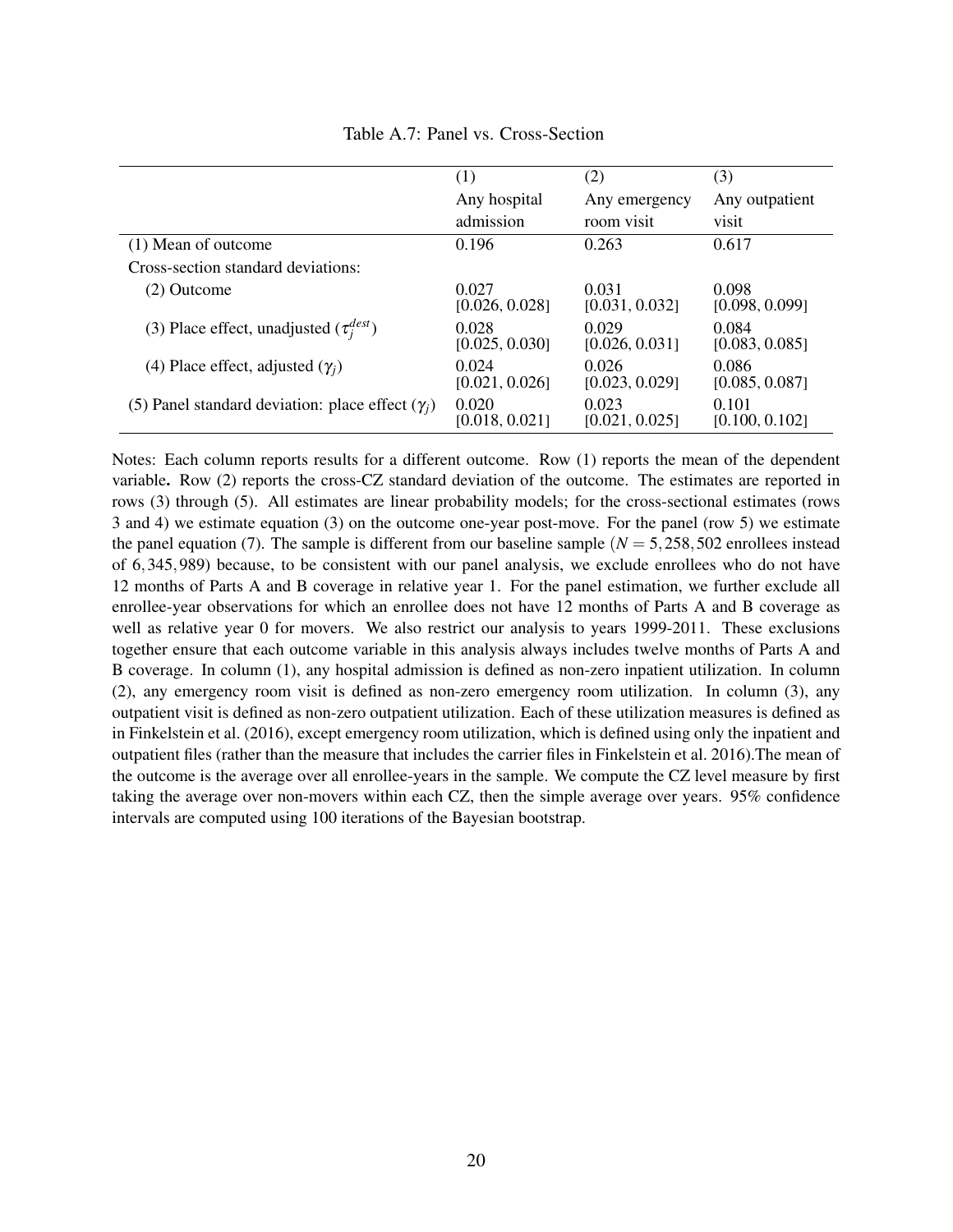|                                        | (1)       | (2)                           | (3)                         |
|----------------------------------------|-----------|-------------------------------|-----------------------------|
|                                        | $\varphi$ | <b>StDev of Place Effects</b> | <b>StDev of Treatment</b>   |
|                                        |           | $(\gamma_j)$                  | Effects $(L_i^* - \bar{L})$ |
| $(1)$ Baseline                         | 1.00      | 0.054<br>[0.040, 0.069]       | 0.44<br>[0.32, 0.55]        |
| (2) Conceptual minimum                 | 1.26      | 0.054<br>[0.039, 0.070]       | 0.43<br>[0.31, 0.56]        |
| (3) Empirical median                   | 1.97      | 0.064<br>[0.047, 0.083]       | 0.52<br>[0.37, 0.67]        |
| Adjusted based on panel:               |           |                               |                             |
| $(4)$ Any ER visit                     | 1.75      | 0.059<br>[0.042, 0.077]       | 0.48<br>[0.34, 0.62]        |
| (5) Any hospital admission             | 2.70      | 0.088<br>[0.069, 0.109]       | 0.71<br>[0.56, 0.89]        |
| (6) Any outpatient visit               | 7.10      | 0.279<br>[0.247, 0.321]       | 2.27<br>[2.00, 2.62]        |
| (7) Minimum difference across outcomes | 2.80      | 0.091<br>[0.073, 0.113]       | 0.74<br>[0.60, 0.92]        |

Table A.8: Alternative Selection Assumptions

Notes: This table reports the cross-CZ standard deviations of our place effects and treatment effects for various values of  $\varphi = \varphi_1 \varphi_2$  as defined in equation (6). Row (1) corresponds to the baseline results where  $\varphi = 1$ . Row (2) shows results for the value of  $\varphi$  that minimizes the implied standard deviation of  $\gamma_j$ . Row (3) uses the median value of  $\varphi$  from Figure A.6. Rows (4)-(6) use the values of  $\varphi$  that minimize the absolute difference between the standard deviation of the place effects estimated via the panel approach and via the adjusted cross-sectional approach from Table A.7, for each of the indicated outcomes. Row (7) uses the value of  $\varphi$  that minimizes the average of this absolute difference across all three outcomes from rows (4)-(6). 95% confidence intervals are computed using 100 iterations of the Bayesian bootstrap.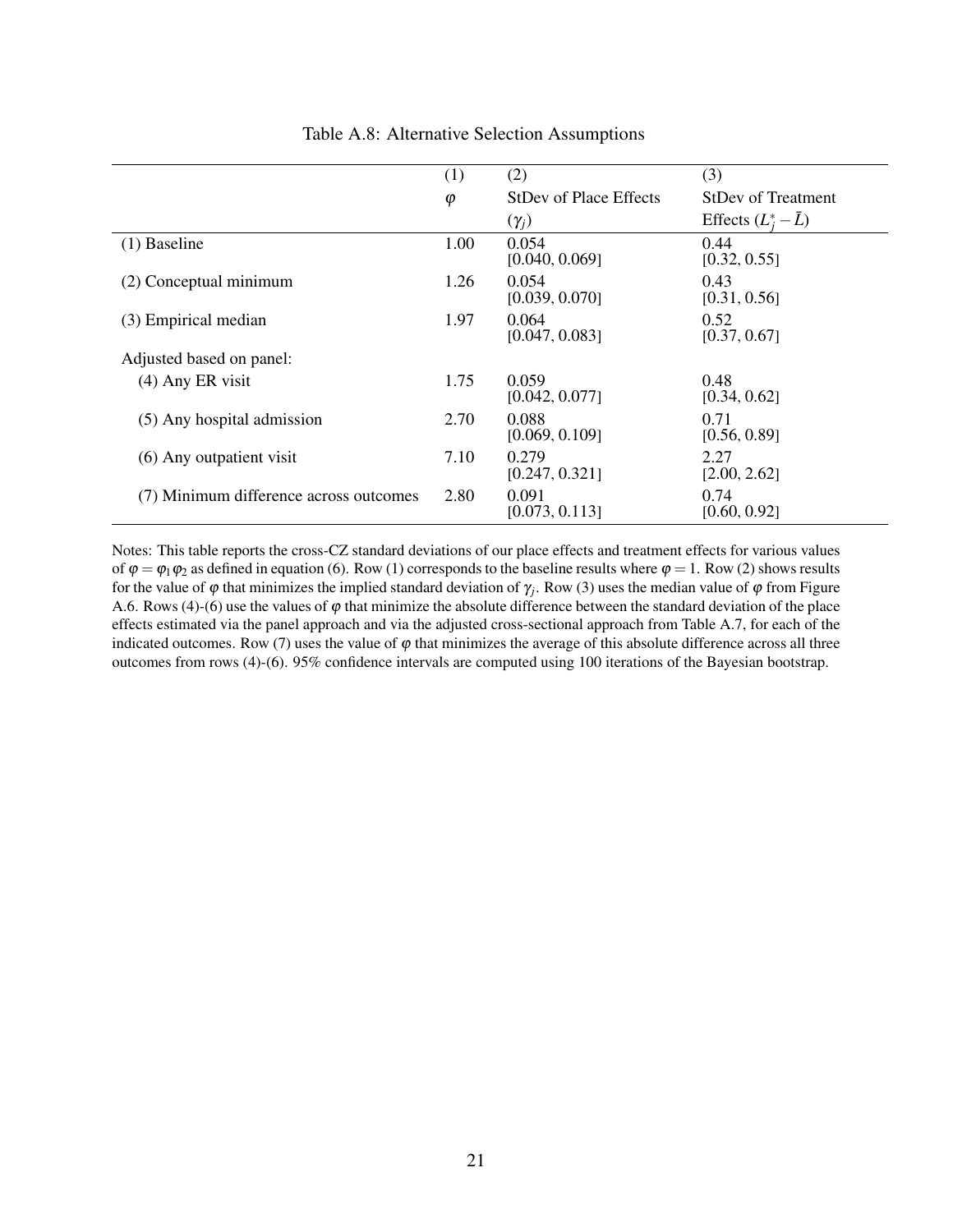|                                                   | (1)     | (2)                | (3)                        | (4)                                | (5)                        |
|---------------------------------------------------|---------|--------------------|----------------------------|------------------------------------|----------------------------|
| Specification                                     | Movers  | StDev of life      | StDev of treatment effects | $Corr(L_j^* - \bar{L}$ , baseline) | $Corr(L_j^*-\bar{L}, L_j)$ |
|                                                   |         | expectancy $(L_i)$ | $(L_i^* - \bar{L})$        |                                    |                            |
| $(1)$ Baseline (Large CZs)                        | 710,990 | 0.66               | 0.47                       | 1.00                               | 0.41                       |
|                                                   |         | [0.64, 0.68]       | [0.40, 0.53]               |                                    | [0.35, 0.47]               |
| (2) Heterogeneity by mover status                 | 710,990 | 0.66               | 0.47                       | 0.98                               | 0.43                       |
|                                                   |         | [0.64, 0.67]       | [0.41, 0.52]               | [0.97, 0.98]                       | [0.37, 0.50]               |
| $(3)$ Interacting H components with age           | 710,990 | 0.63               | 0.42                       | 0.99                               | 0.38                       |
|                                                   |         | [0.61, 0.65]       | [0.35, 0.47]               | [0.97, 0.99]                       | [0.31, 0.45]               |
| (4) Interacting gender with age                   | 710,990 | 0.66               | 0.47                       | 1.00                               | 0.41                       |
|                                                   |         | [0.64, 0.68]       | [0.40, 0.53]               | [1.00, 1.00]                       | [0.34, 0.47]               |
| (5) Controlling for origin county mortality rates | 710,990 | 0.67               | 0.49                       | 0.98                               | 0.45                       |
|                                                   |         | [0.65, 0.68]       | [0.43, 0.55]               | [0.97, 0.99]                       | [0.38, 0.51]               |
| (6) Move distance greater than 100 miles          | 558,367 | 0.67               | 0.45                       | 0.96                               | 0.41                       |
|                                                   |         | [0.65, 0.68]       | [0.36, 0.53]               | [0.92, 0.97]                       | [0.33, 0.48]               |
| (7) Movers age 70 or older moving after 2003      | 347,055 | 0.66               | 0.44                       | 0.87                               | 0.33                       |
|                                                   |         | [0.64, 0.67]       | [0.29, 0.55]               | [0.76, 0.89]                       | [0.20, 0.46]               |
| Destination-origin difference in $L_j$ :          |         |                    |                            |                                    |                            |
| Greater than median difference<br>(8)             | 341,469 | 0.66               | 0.53                       | 0.91                               | 0.48                       |
|                                                   |         | [0.64, 0.68]       | [0.39, 0.64]               | [0.83, 0.90]                       | [0.37, 0.58]               |
| Less than median difference<br>(9)                | 369,521 | 0.67               | 0.49                       | 0.84                               | 0.42                       |
|                                                   |         | [0.64, 0.68]       | [0.00, 0.89]               | [0.59, 0.83]                       | [0.11, 0.74]               |
| Excluding moves to:                               |         |                    |                            |                                    |                            |
| Adjacent CZs<br>(10)                              | 554,420 | 0.67               | 0.48                       | 0.97                               | 0.41                       |
|                                                   |         | [0.65, 0.68]       | [0.40, 0.56]               | [0.93, 0.97]                       | [0.34, 0.49]               |
| Florida, Arizona, and California<br>(11)          | 485,389 | 0.61               | 0.47                       | 1.00                               | 0.37                       |
|                                                   |         | [0.59, 0.63]       | [0.35, 0.54]               | [0.99, 1.00]                       | [0.29, 0.46]               |
| (12) Years 1999-2003                              | 325,041 | 0.61               | 0.46                       | 0.92                               | 0.44                       |
|                                                   |         | [0.59, 0.63]       | [0.36, 0.55]               | [0.83, 0.92]                       | [0.32, 0.54]               |
| (13) Years 2004-2012                              | 385,949 | 0.69               | 0.48                       | 0.86                               | 0.34                       |
|                                                   |         | [0.67, 0.73]       | [0.36, 0.61]               | [0.57, 0.76]                       | [0.20, 0.44]               |

Table A.9: Robustness Checks

Notes: Table reports results for alternative specifications. Estimates in all rows are computed on the 100 largest CZs by total population in 2000. The first row reports the baseline estimates, and each additional row represents <sup>a</sup> single deviation from the baseline, which are described in Section VI. All treatment effects are treatment effects on life expectancy, and are not adjusted using an empiricalBayes correction. Column (1) shows the number of movers who remain in each specification. In all rows, we estimate treatment effects for 100 CZs, other than Row (11) (79 CZs). Columns (2) and (3) show cross-CZ standard deviations of age-65 non-mover life expectancy and treatment effects, computed using the split-sample. Column (4) shows the cross-CZ correlation between treatment effects and the baseline treatment effects. The cross-CZ correlation of treatment effects and life expectancy in column (5) is computed as the coefficient of the regression of the non-adjusted treatment effect on age-65non-mover life expectancy. 95% confidence intervals are computed using 100 iterations of the Bayesian bootstrap.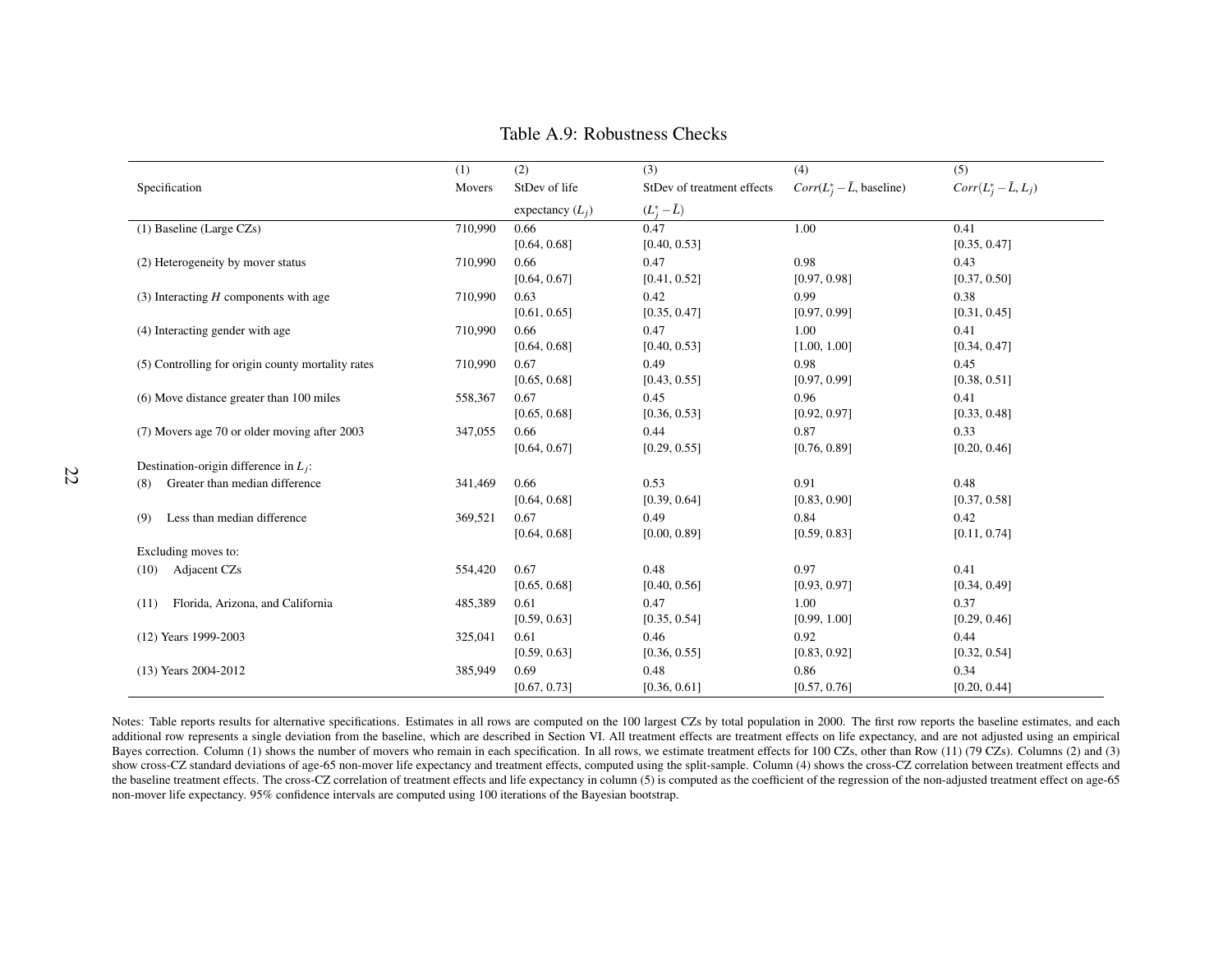|                                                                                       | (1)        | (2)            |
|---------------------------------------------------------------------------------------|------------|----------------|
|                                                                                       | Enrollees  | Enrollee-years |
| Original sample                                                                       | 80,708,181 | 665,131,064    |
| Excluding enrollee-years with age $< 65$ or age $> 99$                                | 69,330,956 | 560,057,853    |
| Excluding enrollee-years with incomplete data <sup>1</sup>                            | 68,935,110 | 556,340,988    |
|                                                                                       |            |                |
| Number of non-movers after sample-wide drops                                          | 61,899,201 |                |
| Excluding non-movers without a valid relative year -1 with Traditional Medicare       | 52,448,582 |                |
| Excluding non-movers without a relative year -1 with 1-year mortality observed        | 43,147,931 |                |
| Excluding non-movers without a relative year -1 with pre-period controls <sup>2</sup> | 43,145,670 |                |
|                                                                                       |            |                |
| Number of movers after sample-wide drops                                              | 7,035,909  |                |
| Excluding movers with more than one move                                              | 5,609,064  |                |
| Excluding movers on MA during relative years -1 or 1                                  | 4,204,679  |                |
| Excluding "false" movers <sup>2</sup>                                                 | 2,564,376  |                |
| Excluding movers for whom we cannot observe 1-year mortality                          | 2,033,333  |                |
| Excluding movers with missing pre-period controls                                     | 2,033,263  |                |

#### Table A.10: Sample Restrictions

Notes: (1) Data is incomplete if the CZ is missing for an enrollee-year, or an enrollee has gaps in the years they are observed. (2) Pre-period controls consist of health utilization and chronic conditions. (3) False movers are those movers for whom the ratio of the number of claims located in their destination to the number located in either their origin or their destination does not increase by at least 0.75 in their post-move years relative to their pre-move years.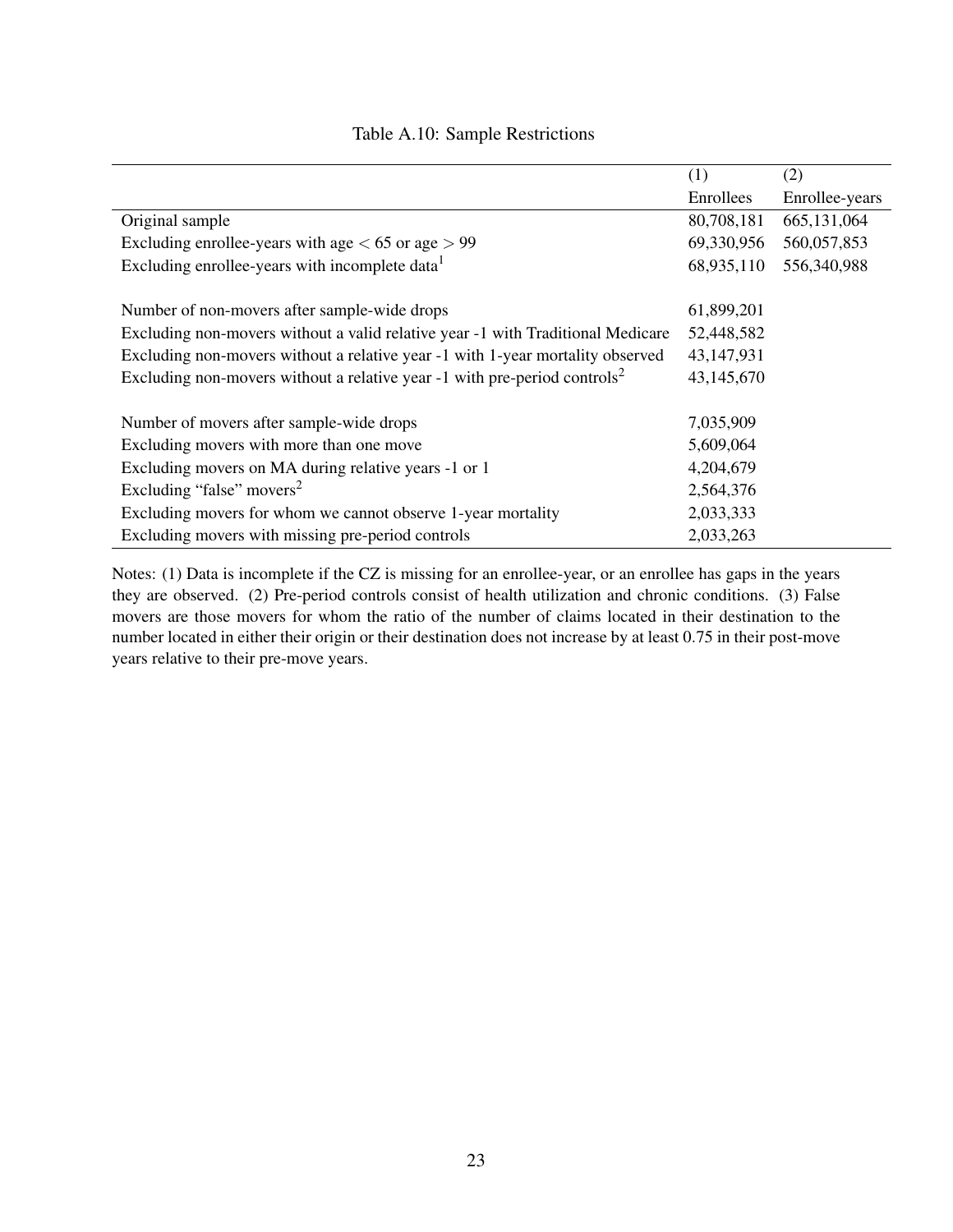|                                        | (1)     | (2)     | (3) |
|----------------------------------------|---------|---------|-----|
|                                        | Mean    | S.D.    | N   |
| <b>Healthcare Characteristics:</b>     |         |         |     |
| <b>Hospital Compare Score</b>          | $-0.13$ | 0.50    | 559 |
| Specialists per capita                 | 1.47    | 1.08    | 563 |
| PCPs per capita                        | 0.90    | 0.30    | 563 |
| Hospital beds per capita               | 2.70    | 1.17    | 560 |
| Share non-profit hospitals             | 0.82    | 0.20    | 560 |
| Imaging tests                          | 1.84    | 0.92    | 563 |
| Diagnostic tests                       | 4.12    | 2.82    | 563 |
| Mean utilization                       | 4150.60 | 1396.57 | 563 |
|                                        |         |         |     |
| <b>Non-healthcare Characteristics:</b> |         |         |     |
| Pollution ( $\mu$ g per cubic meter)   | 11.84   | 1.71    | 559 |
| Summer Temperature( ${}^{\circ}F$ )    | 84.70   | 6.79    | 559 |
| Winter Temperature( ${}^{\circ}F$ )    | 30.72   | 10.11   | 559 |
| Auto Deaths (per 100,000)              | 19.46   | 7.07    | 563 |
| Homicides (per 100,000)                | 5.50    | 3.18    | 490 |
| Smoking                                | 0.20    | 0.04    | 557 |
| Obesity                                | 0.27    | 0.05    | 557 |
| Exercise                               | 0.75    | 0.05    | 557 |
| <b>High School Graduation Rate</b>     | 0.82    | 0.06    | 563 |
| Household Income                       | 40,724  | 7,950   | 563 |
| Share $60+$                            | 0.20    | 0.04    | 563 |
| Share Urban                            | 0.56    | 0.22    | 563 |

Table A.11: CZ Summary Statistics

Notes: This table reports the simple average across the (aggregated) CZs of the place characteristics in Figure 6. See Appendix D for detailed definitions of these place characteristics.